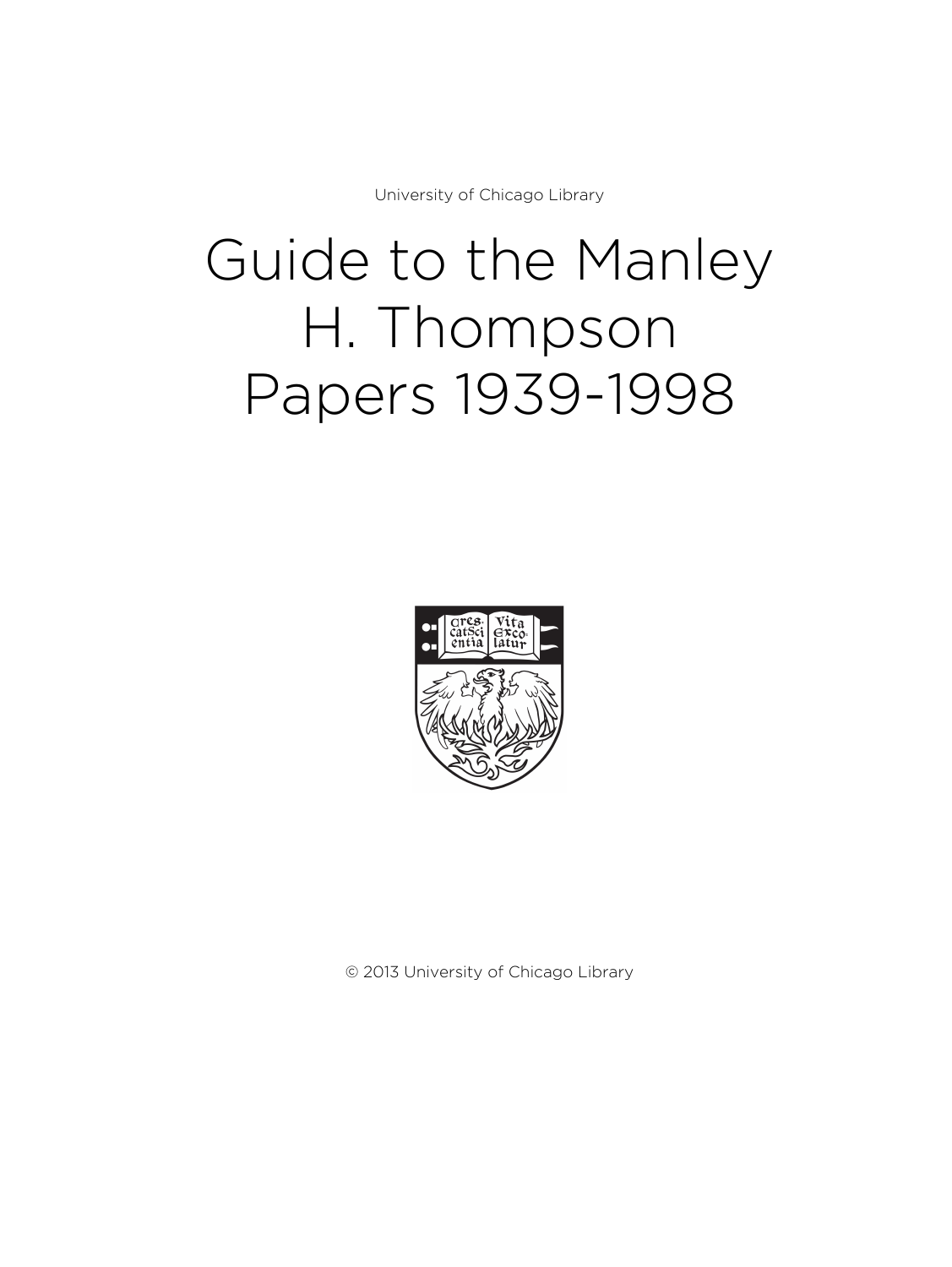# **Table of Contents**

| Descriptive Summary                 | 3  |
|-------------------------------------|----|
| Information on Use                  | 3  |
| Access                              | 3  |
| Citation                            | 3  |
| <b>Biographical Note</b>            | 3  |
| Scope Note                          | 4  |
| <b>Related Resources</b>            | 5  |
| Subject Headings                    | 6  |
| <b>INVENTORY</b>                    | 6  |
| Series I: Personal                  | 6  |
| Series II: Correspondence           |    |
| Series III: Professional Activities | 10 |
| Series IV: Teaching                 | 13 |
| Subseries 1: General                | 13 |
| Subseries 2: Notebooks              | 14 |
| Series V: Writings                  | 15 |
| Series VI: Writings by Others       | 18 |
| Series VII: Oversize                | 30 |
| Series VIII: Restricted             | 31 |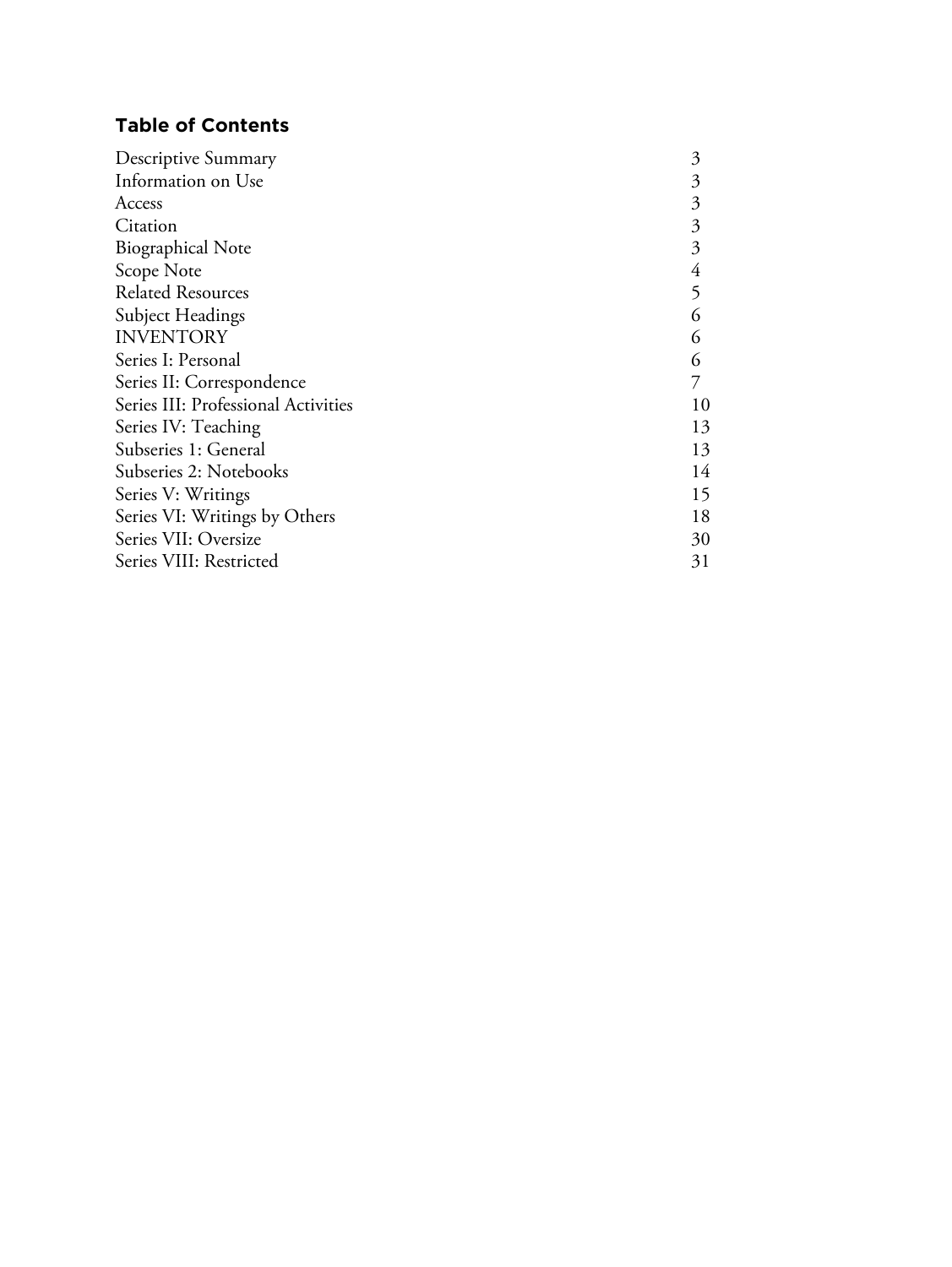# **Descriptive Summary**

| <b>Identifier</b> | ICU.SPCL.THOMPSONMH                                                                                                                                                                                                                                                             |
|-------------------|---------------------------------------------------------------------------------------------------------------------------------------------------------------------------------------------------------------------------------------------------------------------------------|
| <b>Title</b>      | Thompson, Manley H. Papers                                                                                                                                                                                                                                                      |
| <b>Date</b>       | 1939-1998                                                                                                                                                                                                                                                                       |
| <b>Size</b>       | 15 linear feet (27 boxes)                                                                                                                                                                                                                                                       |
| <b>Repository</b> | Special Collections Research Center<br>University of Chicago Library<br>1100 East 57th Street<br>Chicago, Illinois 60637 U.S.A.                                                                                                                                                 |
| <b>Abstract</b>   | Manley Hawn Thompson was Professor of Philosophy at the University of<br>Chicago from 1949 to 1987. The collection mostly contains correspondence<br>and drafts of his and others' scholarly writings, dating from 1939 to 1998.<br>The bulk of the material is from the 1980s. |

### **Information on Use**

# **Access**

Most of the collection is open for research; however, there are several boxes of material that are restricted for various lengths of time. Folders 1 to 15 of Box 25 are restricted for 25-30 years from the date of creation; Folders 16 to 22 of Box 25 and 1 to 8 of Box 26 are restricted for fifty years from the date of creation; Folders 9 to 18 of Box 26 and all of Box 27 are restricted for eighty years from the date of creation.

# **Citation**

When quoting material from this collection, the preferred citation is: Thompson, Manley H. Papers, [Box #, Folder #], Special Collections Research Center, University of Chicago Library.

# **Biographical Note**

Manley Hawn Thompson was born in Zanesville, Ohio on April 12, 1917. He received both his A.B. and A.M. from the University of Chicago in 1938, and a Ph.D. in philosophy in 1942. Upon completing school, Thompson joined the U.S. Naval reserves, and remained until 1946. After the war, he taught for three years at the University of Toronto before returning to the University of Chicago in 1949 as an Assistant professor in philosophy. With the exception of visiting lectureships and other temporary associations with other universities, Thompson spent the remainder of his career at the University of Chicago.

Thompson married Margaret Phyllis MacKenzie and the couple had three children: Katherine, Roderick, and Clark.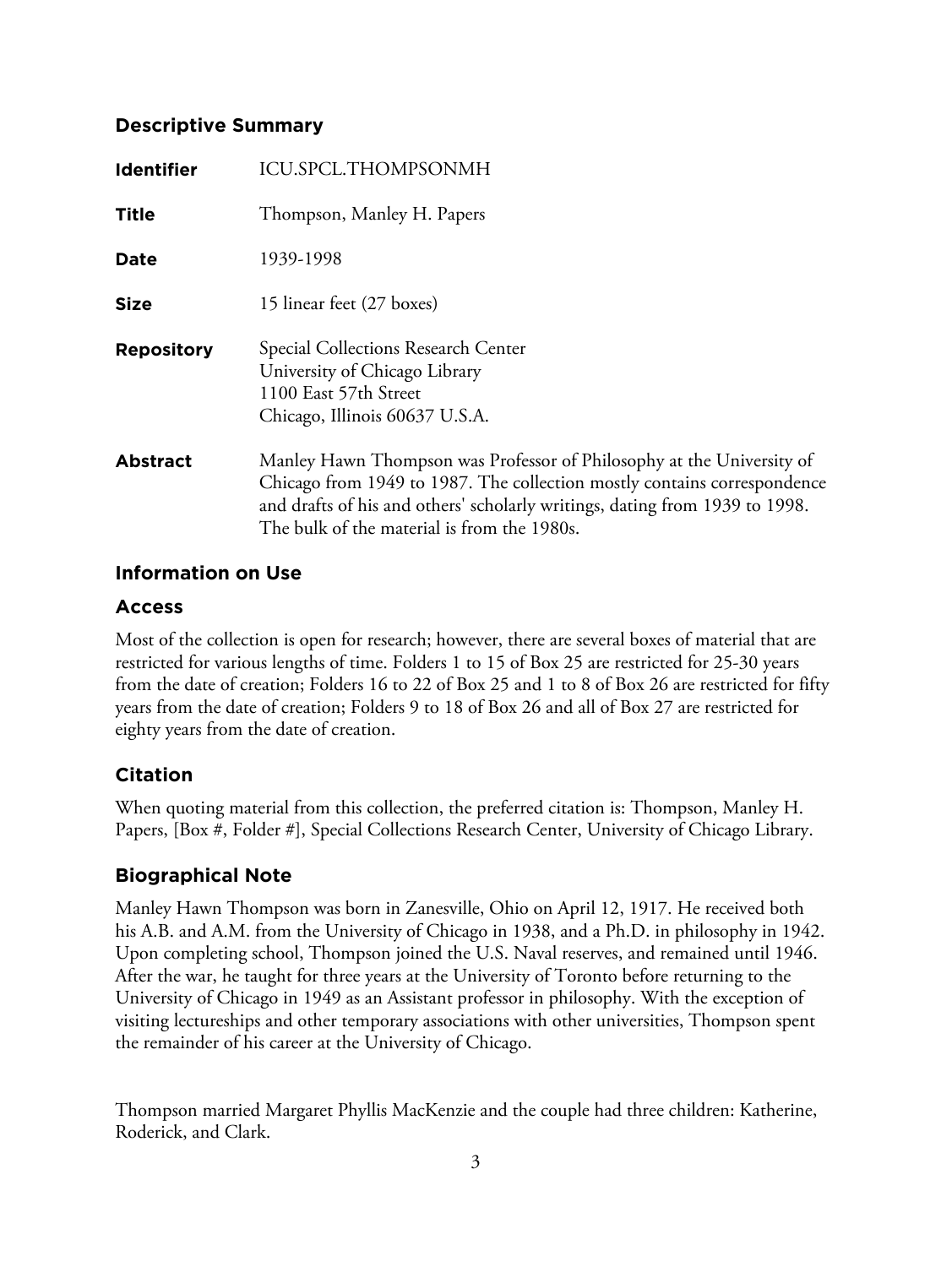Thompson's early interests centered on C. S. Peirce and, to a lesser extent, American pragmatism more generally. His only book-length work, The Pragmatic Philosophy of C. S. Peirce, was based on his dissertation and published in 1953. Thompson had a general interest in metaphysics and epistemology, particularly that of Immanuel Kant. He was a leading authority on Kant's theory of categories, and at the time of his death, was working on a manuscript dealing with Kant's account of our understanding of mathematical concepts. Thompson also published articles on Aristotle and W. V. O. Quine, semantics and logic. He authored the Metaphysics monograph for the Princeton Studies in Philosophy.

Thompson's professional career included serving on the Harvard philosophy department's visiting committee and as a member of Princeton's Associate Council on the Humanities from 1960 through 1965. He was active in the Aristotelian Society, the C. S. Peirce Society, the North American Kant Society, and was president of the American Philosophical Association in 1983.

Thompson retired from the University of Chicago in 1987. In 1991 he was diagnosed with a form of Parkinson's disease that gradually affected his ability to read and write, though he continued to correspond as much as possible with colleagues and former students. Thompson died in 1994.

#### **Scope Note**

The collection is divided into eight series: Personal, Correspondence, Professional Activities, Teaching, Writings, Writings by Others, Oversize, and Restricted. Noted philosophers represented in the Correspondence and Writings by Others series include Henry Allison, Michael Friedman, Paul Guyer, Christine Korsgaard, Richard McKeon, and Sally Sedgwick. There are also brief letters from J. L. Austin, Rudolf Carnap, W. V. O. Quine, and Bertrand Russell.

Series I, Personal, contains a few personal papers of Manley Thompson's and some correspondence belonging to his wife, Phyllis. There are also several folders of newspaper clippings and articles on religious subjects collected by Phyllis, mostly after her husband's death. Manley Thompson's papers are first, followed by Phyllis'; each set is arranged chronologically.

Series II, Correspondence, contains professional correspondence. Thompson corresponded extensively with colleagues and former students, and so some of the material here is of some philosophical substance. Correspondents often included drafts or offprints of their work for comment; in cases where a collection of letters from an individual includes enclosed articles, those articles are included here. As many of Thompson's colleagues and former students are themselves prominent scholars, the series is arranged alphabetically by correspondent, with general correspondence arranged chronologically at the end. Correspondence regarding and with students at the time of their study is in Series V: Teaching.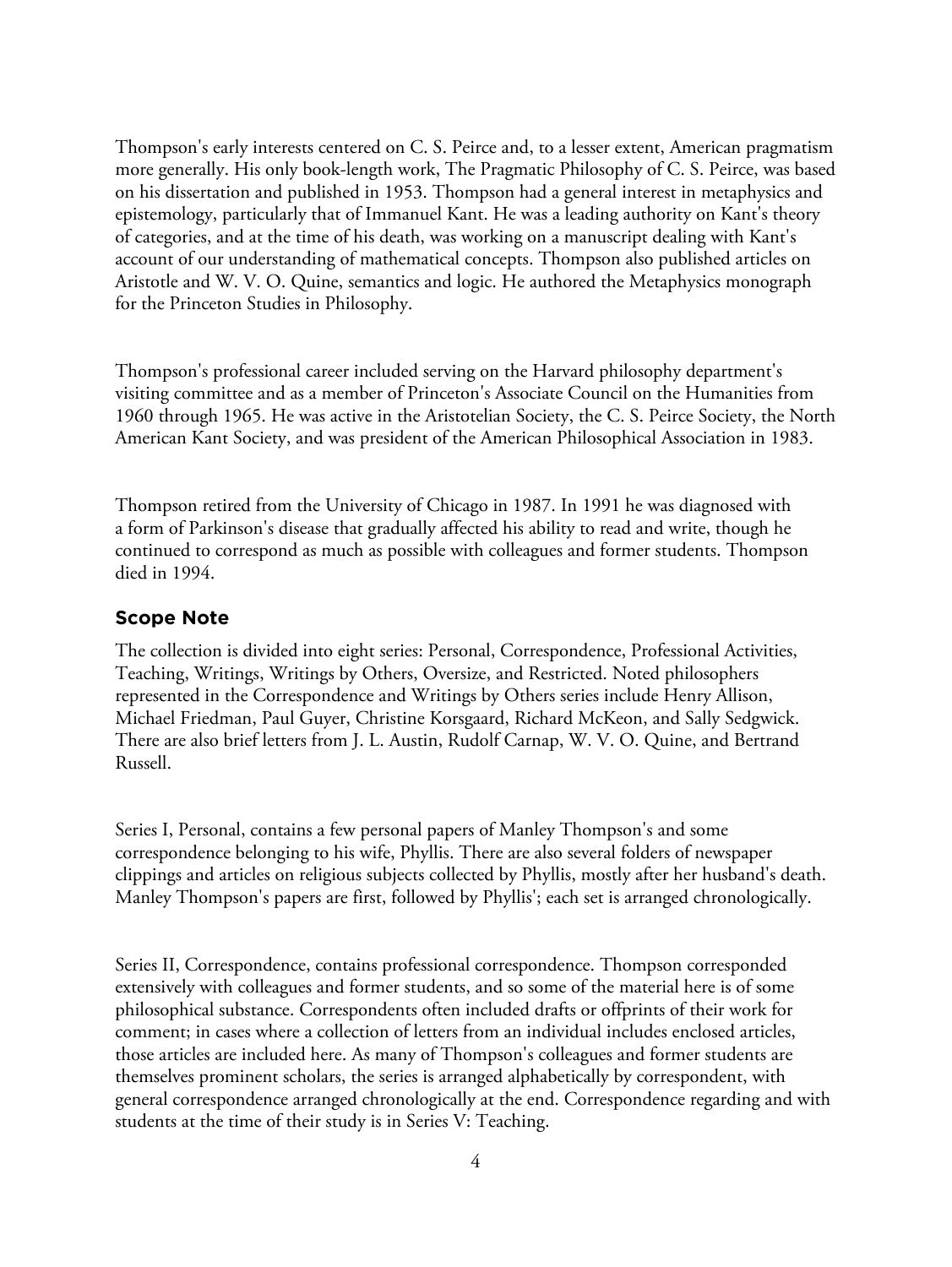Series III, Professional Activities, contains records, correspondence, and papers relating to Thompson's non-instructional professional activities: his service on the Harvard visiting committee, referee reports for journals and academic presses (older than 25 years), grant materials, etc. It also includes material relating to the Kant Society, the Charles Pierce Society, and the American Philosophical Association. Material is arranged chronologically.

Series IV, Writings, contains notes, manuscripts, typescripts, and offprints of Thompsons's academic writing, including materials related to his book, The Pragmatic Philosophy of C. S. Peirce. Materials are arranged chronologically. Part of the mathematics manuscript was written on the back of papers that are currently restricted, so a partial photocopy is included in this series, with the corresponding part of the original in Series VIII.

Series V, Teaching, contains syllabi and course materials, student work (except where restricted), and administrative records. The series is divided into two subseries:

Subseries 1: General: This subseries contains correspondence with and regarding students, their dissertation bits and other student papers, course notes, rosters and syllabi, and administrative material, arranged chronologically.

Subseries 2: Notebooks: This subseries contains bound notebooks with course notes from the 1940s-1980s.

Series VI, Writings by Others, contains drafts and offprints of articles and books by others, including some correspondence and scant handwritten comments by Thompson. Material in the series is alphabetized by author. In cases where the work was accompanied by a letter or two, that correspondence is included here.

Series VII, Oversize, contains complete newspapers and oversize clippings.

Series VIII, Restricted, contains material with various restrictions. Folders 1 to 15 of Box 25 are restricted for 25-30 years from the date of creation; Folders 16 to 22 of Box 25 and 1 to 8 of Box 26 are restricted for fifty years from the date of creation; Folders 9 to 18 of Box 26 and all of Box 27 are restricted for eighty years from the date of creation.

### **Related Resources**

The following related resources are located in the Department of Special Collections:

http://www.lib.uchicago.edu/e/spcl/select.html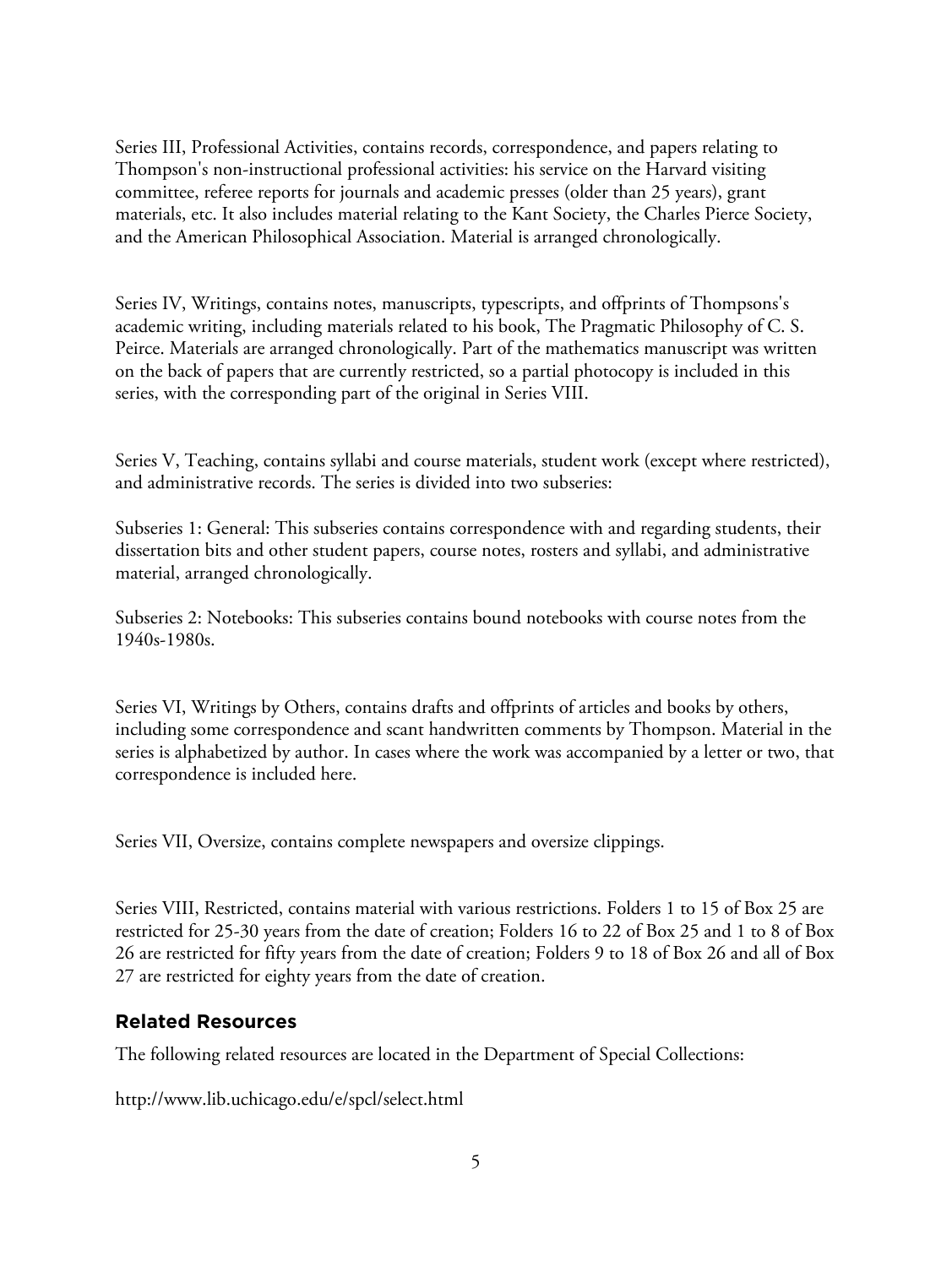McKeon, Richard Peter. Papers

# **Subject Headings**

- Thompson, Manley Hawn, 1917-
- Pierce, Charles S.
- University of Chicago. Department of Philosophy
- Philosophy

### **INVENTORY**

#### **Series I: Personal**

### **Box 1 Folder 1** Speed Limit Legislation – Correspondence, Clippings, Congressional Record, 1974 **Box 1 Folder 2** Memorial Service Programs – Alan Donagan, Norman Maclean, 1990-1991 **Box 1 Folder 3** Manley Thompson Obituary, 1994 **Box 1 Folder 4** Collected Ephemera (Manley Thompson), 1987, undated **Box 1 Folder 5** "A Pastorale of Phyllis" Poem (Photocopy), undated **Box 1 Folder 6** Phyllis Thompson – Correspondence – General, 1991-1994, undated **Box 1 Folder 7** Phyllis Thompson –Correspondence – Sister Lucy, 1995-1998 **Box 1 Folder 8** Phyllis Thompson – Correspondence – John Dales, 1995-1998 **Box 1 Folder 9** Phyllis Thompson – Religious Materials, Correspondence, Notes on Black Theology, 1996-1998 **Box 1 Folder 10** Phyllis Thompson – Collected Ephemera, 1992-1995, undated **Box 1 Folder 11** Newspaper Clippings Collected by Phyllis Thompson, 1995-1998 **Box 1**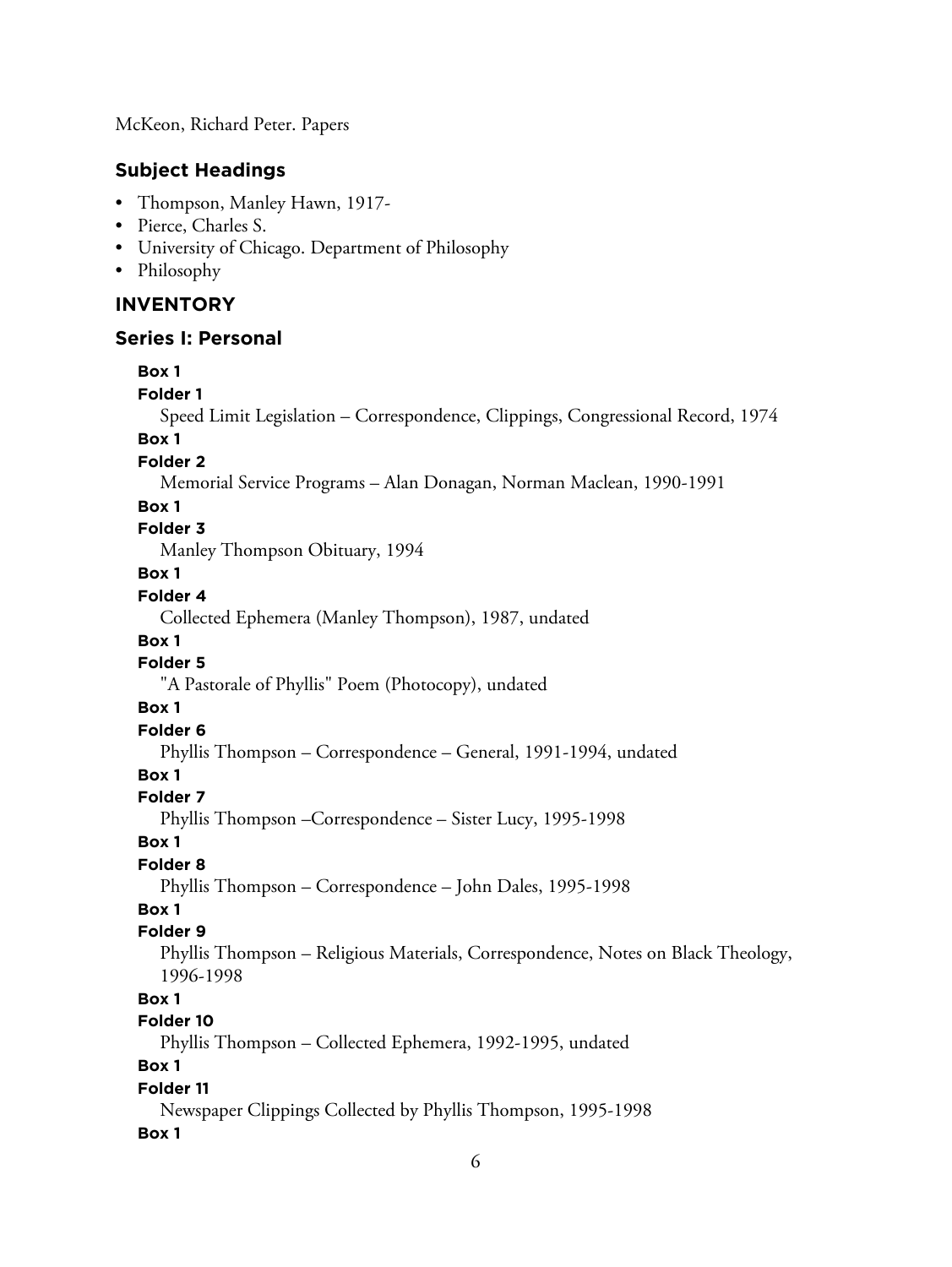Phyllis Thompson – Religious Materials – Photocopies, undated

#### **Series II: Correspondence**

# **Box 1 Folder 13** Correspondence – Allison, Henry, 1984-1991 **Box 1 Folder 14** Correspondence – American Philosophical Association, 1976-1993 **Box 1 Folder 15** Correspondence – Austin, J. L., 1956 **Box 1 Folder 16** Correspondence – Brumbaugh, Bob (includes Article Offprints) [1 of 2], 1946-1973 **Box 1 Folder 17** Correspondence – Brumbaugh, Bob and Ada (includes Article Offprints) [2 of 2], 1981-1992 **Box 1 Folder 18** Correspondence – Burks, Arthur W. (incl. Article Photocopies), 1957-1978 **Box 2 Folder 1** Correspondence – Buroker, Jill Vance (incl. Papers and Comments), 1985-1988 **Box 2 Folder 2** Correspondence – Carnap, Rudolf, 1954 **Box 2 Folder 3** Correspondence – Donagan, Alan, 1984-1986 **Box 2 Folder 4** Correspondence – Dreben Burton, 1959-1984 **Box 2 Folder 5** Correspondence – Eldridge, Richard, 1983-1989 **Box 2 Folder 6** Correspondence – Ferrell, Brian (incl. Paper Draft), circa 1969-1971 **Box 2 Folder 7** Correspondence – Godlove, Terry, 1982-1992 **Box 2 Folder 8**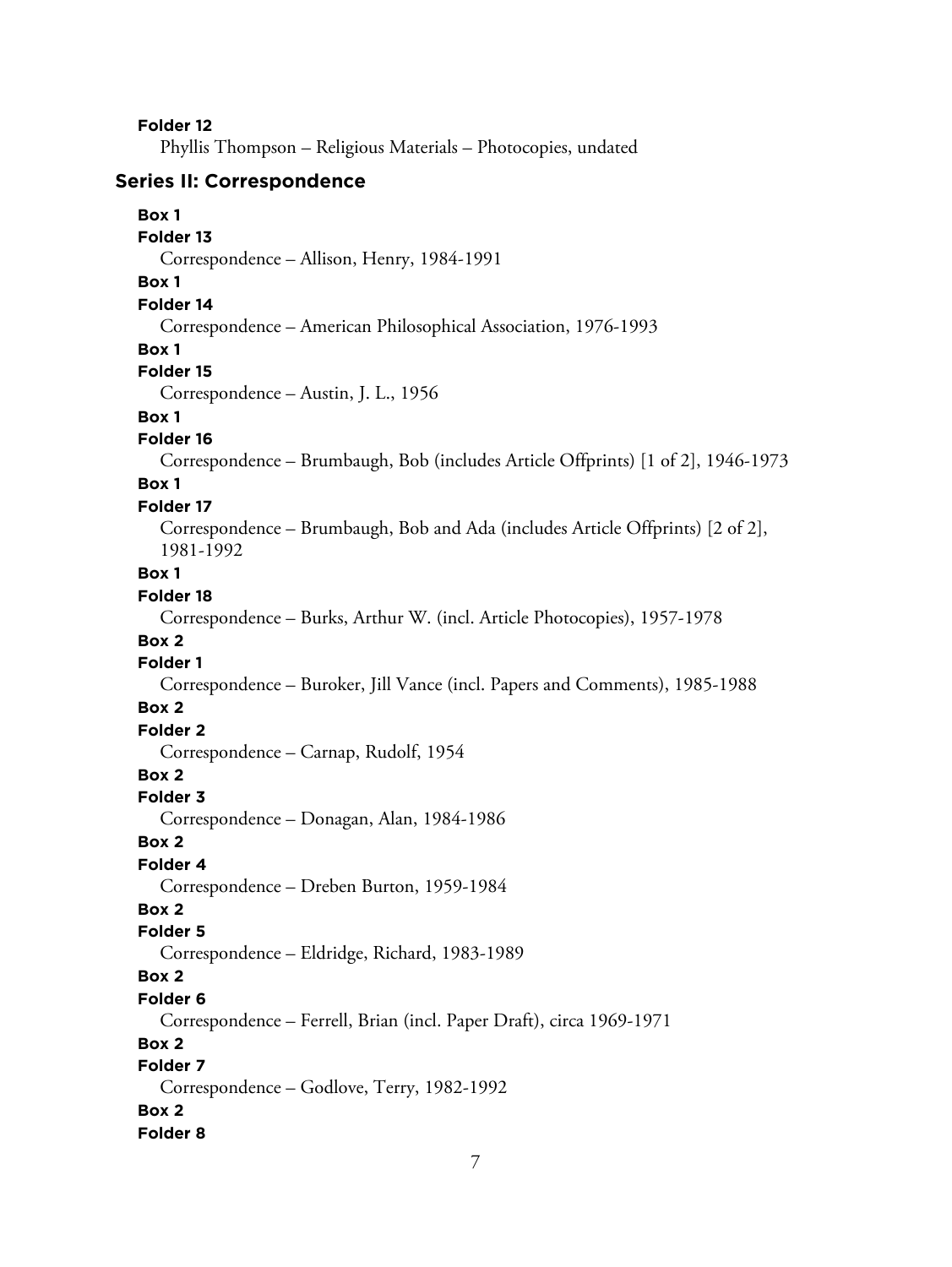Correspondence – Greenberg, Robert (incl. Notes, Draft Pages) [1 of 2], 1983-1990 **Box 2 Folder 9** Correspondence – Greenberg, Robert (incl. Paper Drafts) [2 of 2] 1986-1991 **Box 2 Folder 10** Correspondence, Grant Materials – Guyer, Paul, 1981, 1983 **Box 2 Folder 11** Correspondence – Howell, Robert (incl. Offprints and Notes) [1 of 2], 1973-1974 **Box 2 Folder 12** Correspondence – Howell, Robert (incl. Offprints and Notes) [2 of 2], 1981 **Box 2 Folder 13** Correspondence – Kahler, Charley, 1984-1985 **Box 2 Folder 14** Correspondence – Kim Heisook, 1989-1993 **Box 2 Folder 15** Correspondence – Korsgaard, Christine, 1989-1991 **Box 2 Folder 16** Correspondence – Laursen, John C. (incl. Articles and Comments) 1987-1990 **Box 2 Folder 17** Correspondence – Lear, Jonathan (incl. Articles), 1982-1983 **Box 3 Folder 1** Correspondence – Mandelbaum, Maurice, 1980-1981 **Box 3 Folder 2** Correspondence – McKeon, Richard, 1942-1951 **Box 3 Folder 3** Correspondence – Mosser, Kurt, 1987-1993 **Box 3 Folder 4** Correspondence – re Peirce's Search for a Method, 1970 **Box 3 Folder 5** Correspondence – Posy, Carl J. (incl. Article Offprints), 1982-1988 **Box 3 Folder 6** Correspondence – Quine, W. V. O. (incl. Draft), 1969-1978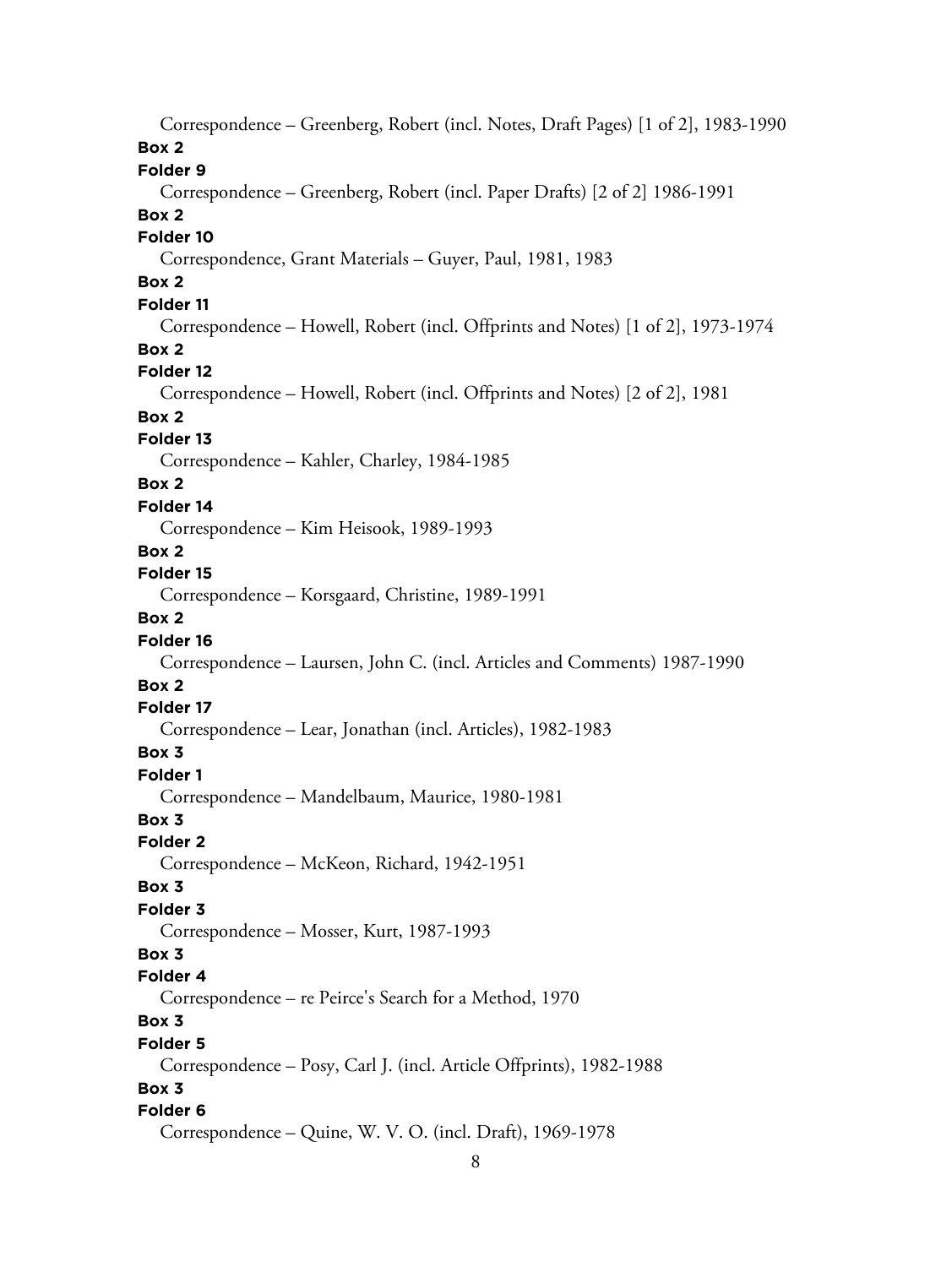**Box 3 Folder 7** Correspondence – Roth, Paul A. (incl. Article Drafts), 1980-1981 **Box 3 Folder 8** Correspondence – Russell, Bertrand (Pasch, Weiss, and Quine), 1966 **Box 3 Folder 9** Correspondence – Sedgwick, Sally (incl. Paper Drafts) [1 of 2], 1985-1989 **Box 3 Folder 10** Correspondence – Sedgwick, Sally [2 of 2], 1990-1993 **Box 3 Folder 11** Correspondence – Singer, Marcus G., 1990-1991 **Box 3 Folder 12** Correspondence – Wilson, Kirk D. (incl. Paper Drafts) [1 of 2], 1976-1979 **Box 3 Folder 13** Correspondence – Wilson, Kirk D. (incl. Paper Drafts) [2 of 2], 1974-1976 **Box 3 Folder 14** Correspondence – General, 1940-1949 **Box 3 Folder 15** Correspondence – General, 1950-1955 **Box 4 Folder 1** Correspondence – General, 1956-1961 **Box 4 Folder 2** Correspondence – General, 1971-1973 **Box 4 Folder 3** Correspondence – General, 1974-1975 **Box 4 Folder 4** Correspondence – General, 1976-1979 **Box 4 Folder 5** Correspondence – General, 1980-1984 **Box 4 Folder 6** Correspondence – General, 1985-1989 **Box 4**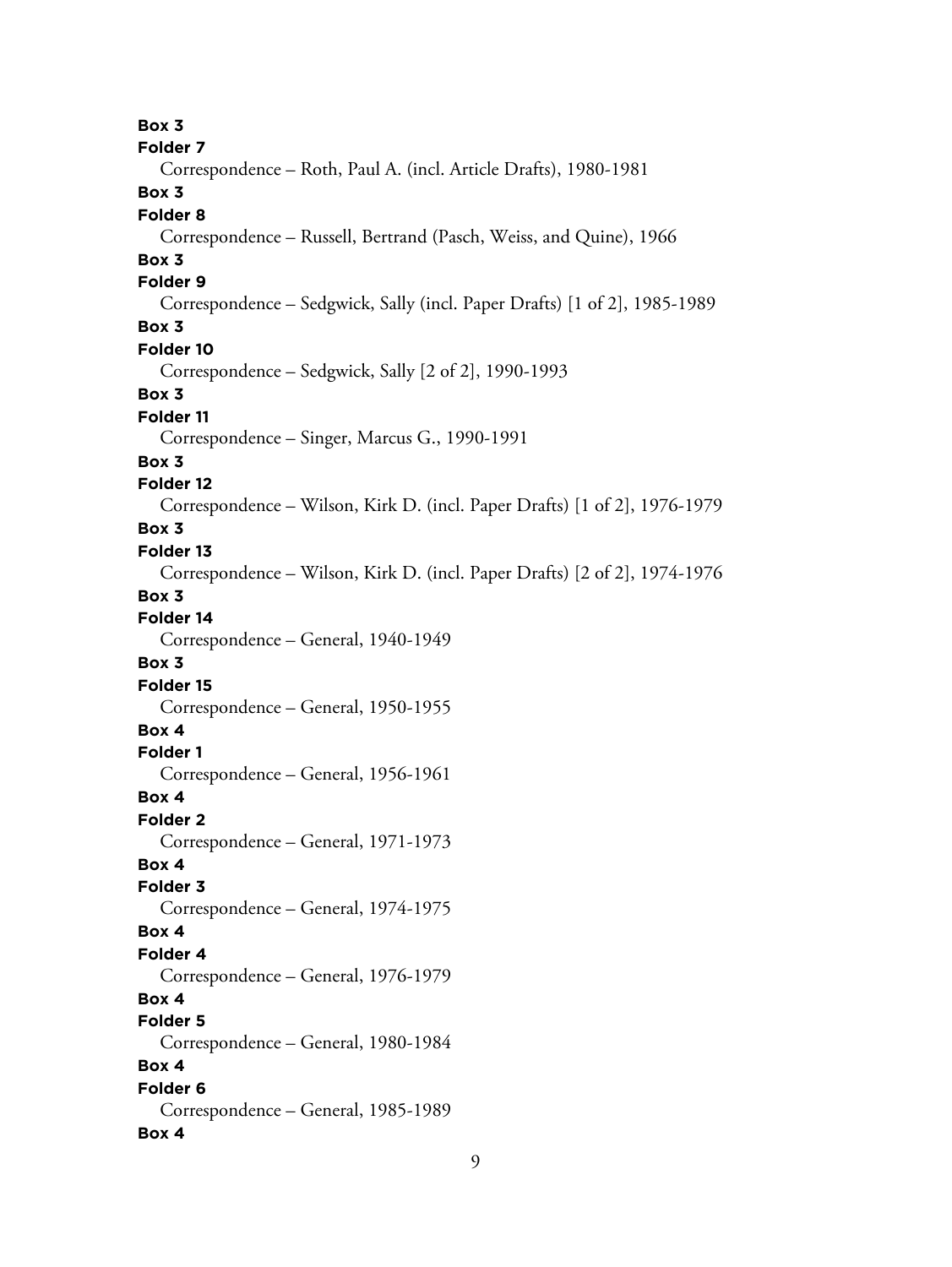Correspondence – General, 1990-1993

### **Box 4**

**Folder 8**

Correspondence – General, undated

#### **Series III: Professional Activities**

#### **Box 4**

#### **Folder 9**

PhD Comprehensive Exam Questions Secondary Reading List, circa 1940

#### **Box 4**

#### **Folder 10**

Fellowship Award, Personnel Record, circa 1941

#### **Box 4**

#### **Folder 11**

Peirce Society – Correspondence, Society Notices, Paper Abstracts, 1947-1967

### **Box 4**

#### **Folder 12**

Reviews and Book Notes for Journal Ethics – Typescripts, Galleys, Correspondence, 1949-1985

### **Box 4**

### **Folder 13**

Reader Reports and Related Correspondence, 1953-1982

### **Box 4**

### **Folder 14**

Philosophy Phollies – Program, Letter, 1954-1993

### **Box 4**

# **Folder 15**

Aristotelian Society – Correspondence and Receipts, 1962-1964

### **Box 4**

#### **Folder 16**

Harvard Visiting Committee – Correspondence, Review Materials, 1963-1969

#### **Box 4**

#### **Folder 17**

Professional Directories – Invitations and Bios, 1963-1982, undated

# **Box 5**

### **Folder 1**

Conference on the Princeton Studies in the Humanities – Correspondence, Programs, 1965

# **Box 5**

# **Folder 2**

X-Club and Innominates: Member Lists, Memos, 1969-1981

# **Box 5**

### **Folder 3**

Transactions of the Charles S. Peirce Society – Correspondence, Reviewer's Reports, 1969-1986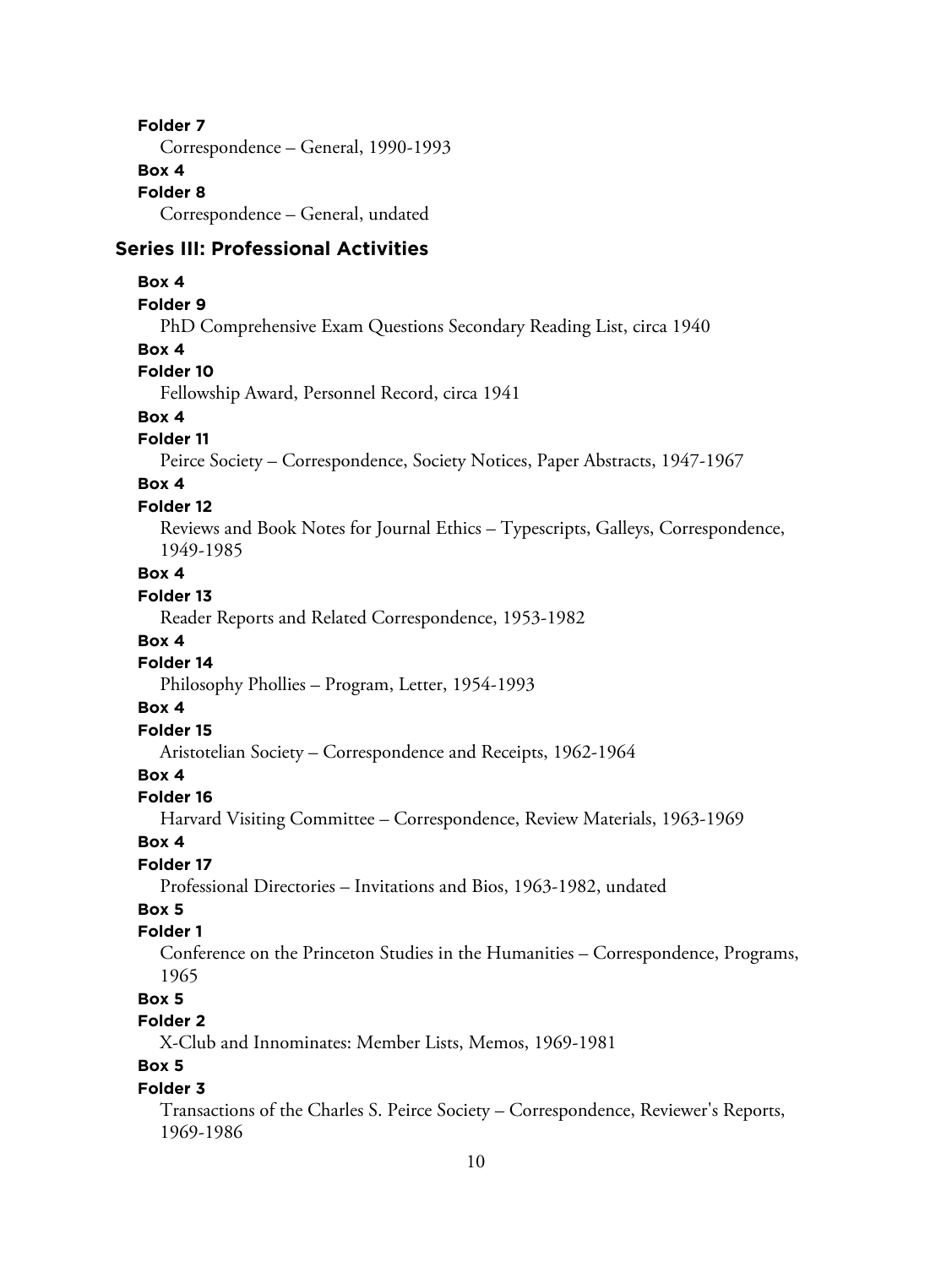#### **Folder 4**

Math Workbook: Conic Sections, 1971

# **Box 5**

### **Folder 5**

Review of Metaphysics – Correspondence, Referee Report, 1972

### **Box 5**

### **Folder 6**

Correspondence – Library of Living Philosophers, Whine Volume, 1972-1986

# **Box 5**

#### **Folder 7**

Peirce Edition Project – Correspondence, Preface, Article Photocopies, Peirce MS photocopy, 1976-1978

# **Box 5**

### **Folder 8**

NY State Doctoral Project – Rating Committee – Correspondence and Memos, 1976-1983

#### **Box 5**

#### **Folder 9**

Philosophy Research Archives – Correspondence, Referee Reports, 1976-1986

### **Box 5**

### **Folder 10**

Harvard University Overseer's Committee Report – Correspondence, Review Materials, 1978-1980

#### **Box 5**

**Folder 11**

Harvard Visiting Committee – Correspondence, Reports, 1980-1982

### **Box 5**

#### **Folder 12**

"Matters of the Mind" Conference – Papers by Rorty, Parfit, Dennett, Correspondence, 1981

#### **Box 5**

#### **Folder 13**

Hartshorne Conference: Paper Drafts (Manuscript and Typescript), Hartshorne Offprints, circa 1981

### **Box 5**

### **Folder 14**

American Philosophical Association – Minutes, Memos, Records, 1981-1984

### **Box 5**

#### **Folder 15**

American Philosophical Association – Guidelines for Nonsexist Use of Language" – Draft, Memos, Minutes, 1981-1984

### **Box 5**

#### **Folder 16**

Hartshorne Conference and Book: Correspondence, 1981-1984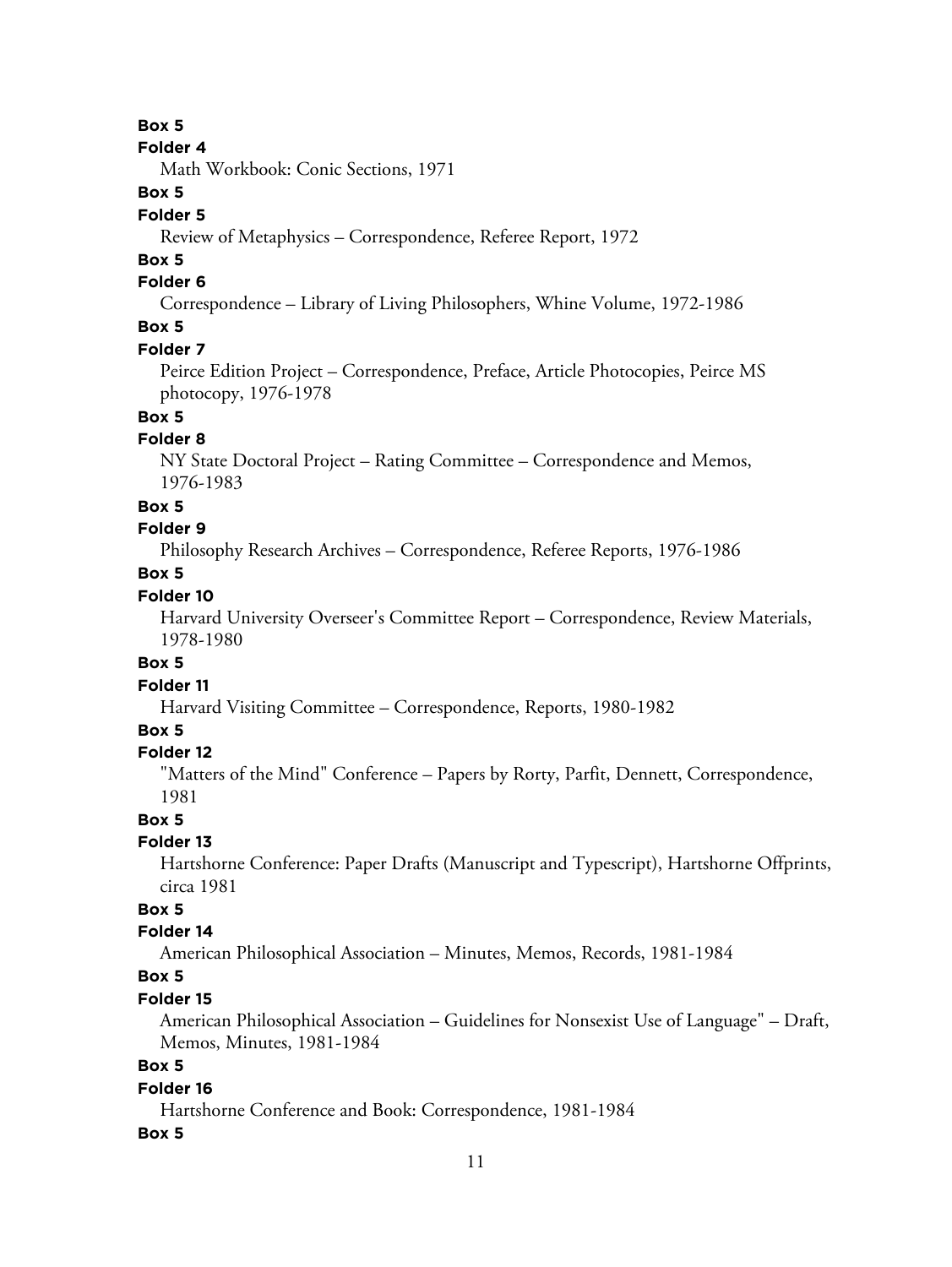Correspondence, Articles – Arthur Burks Festschrift, 1981-1989

### **Box 6**

#### **Folder 1**

Grant Review – Ameriks, Karl, 1982-1983

### **Box 6**

#### **Folder 2**

Harvard Visiting Committee – Correspondence, Guidelines, 1983-1984

#### **Box 6**

### **Folder 3**

Bulletin of the American Mathematical Society – Journal, Peirce Review, Note, 1984

### **Box 6**

### **Folder 4**

Sixth International Kant Congress – Correspondence, Abstracts, Conference Materials, 1985

### **Box 6**

#### **Folder 5**

Warner Wick Tribute, Obituary, Poem, 1985

#### **Box 6**

### **Folder 6**

Peirce Edition Project – Correspondence, Project Description, 1985

#### **Box 6**

# **Folder 7**

Beta Theta Pi – Membership Card, Ephemera, 1986

#### **Box 6**

#### **Folder 8**

Cambridge Edition of Kant – Advisory Board – Correspondence, Contents, 1986

### **Box 6**

#### **Folder 9**

North American Kant Society – Correspondence, Constitution, Records, 1986-1994

#### **Box 6**

### **Folder 10**

de Pierris, Graciela – Tenure Review Materials, Correspondence (open), 1987

### **Box 6**

### **Folder 11**

North American Kant Society – Newsletters and Bibliographies, 1987-1994

#### **Box 6**

#### **Folder 12**

Kant Conference Papers, Handout (Friedman, Sedgwick), 1988

### **Box 6**

#### **Folder 13**

"Recent Perspectives on Kant" – Conference Honoring Thompson – Programs, 1988

# **Box 7**

### **Folder 1**

North American Kant Society – Iowa Conference Brochure, Papers [1 of 5], 1989 **Box 7**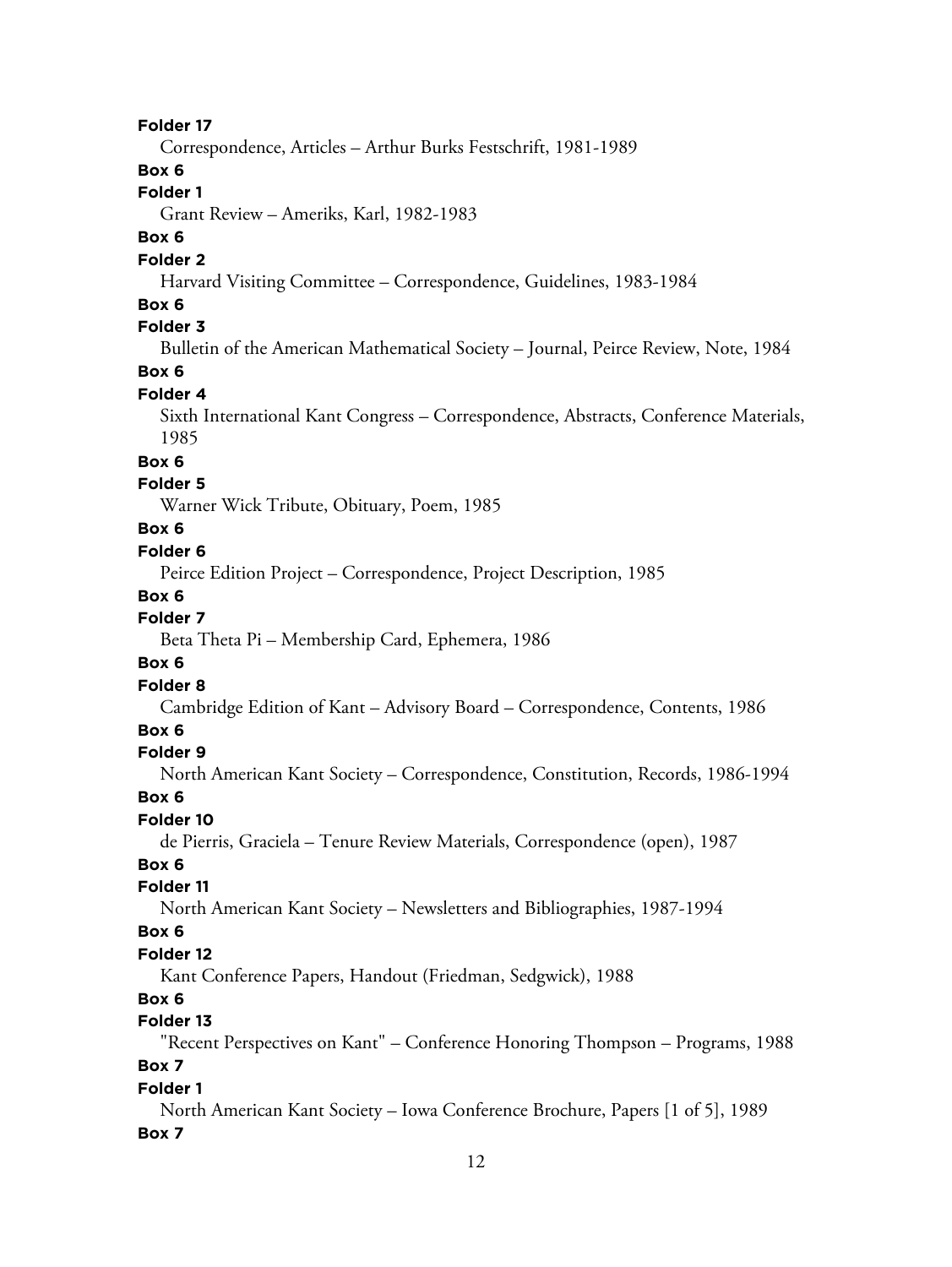North American Kant Society – Iowa Conference Papers [2 of 5], 1989

### **Box 7**

# **Folder 3**

North American Kant Society – Iowa Conference Papers [3 of 5], 1989

#### **Box 7**

#### **Folder 4**

North American Kant Society – Iowa Conference Papers [4 of 5], 1989

### **Box 7**

### **Folder 5**

North American Kant Society – Iowa Conference Papers [5 of 5], 1989

### **Box 7**

### **Folder 6**

Continental/Anglo-American Philosophy Conference – Papers and Program, 1994

# **Box 7**

### **Folder 7**

Letters and Notes: Kant to Rehberg, Kant to Schultz, Thompson's Notes, undated

### **Box 7**

# **Folder 8**

Kant Reflections Excerpts, Geometry Proofs, undated

### **Box 7**

### **Folder 9**

Early Analytic Philosophy Conference Honoring Leonard Linsky – Program, undated

### **Series IV: Teaching**

### **Subseries 1: General**

#### **Box 7**

#### **Folder 10**

Annual Reports to the Philosophy Department, Notes, 1953-1982

### **Box 7**

### **Folder 11**

Kant's Dialectic Seminars – Class Lists, Correspondence, Notes, 1977-1985

# **Box 7**

### **Folder 12**

Cliff Cornelius (student) – Paper and Correspondence, 1982

### **Box 7**

### **Folder 13**

Phil 475: Kant's Critique of Pure Reason – Syllabi, Class Lists, Student Correspondence, 1983-1988

### **Box 7**

#### **Folder 14**

Kent, William P. – "Aristotle on the Science of Mathematics" (M.A. Thesis) – Bound Typescript, letter, 1986

### **Box 8**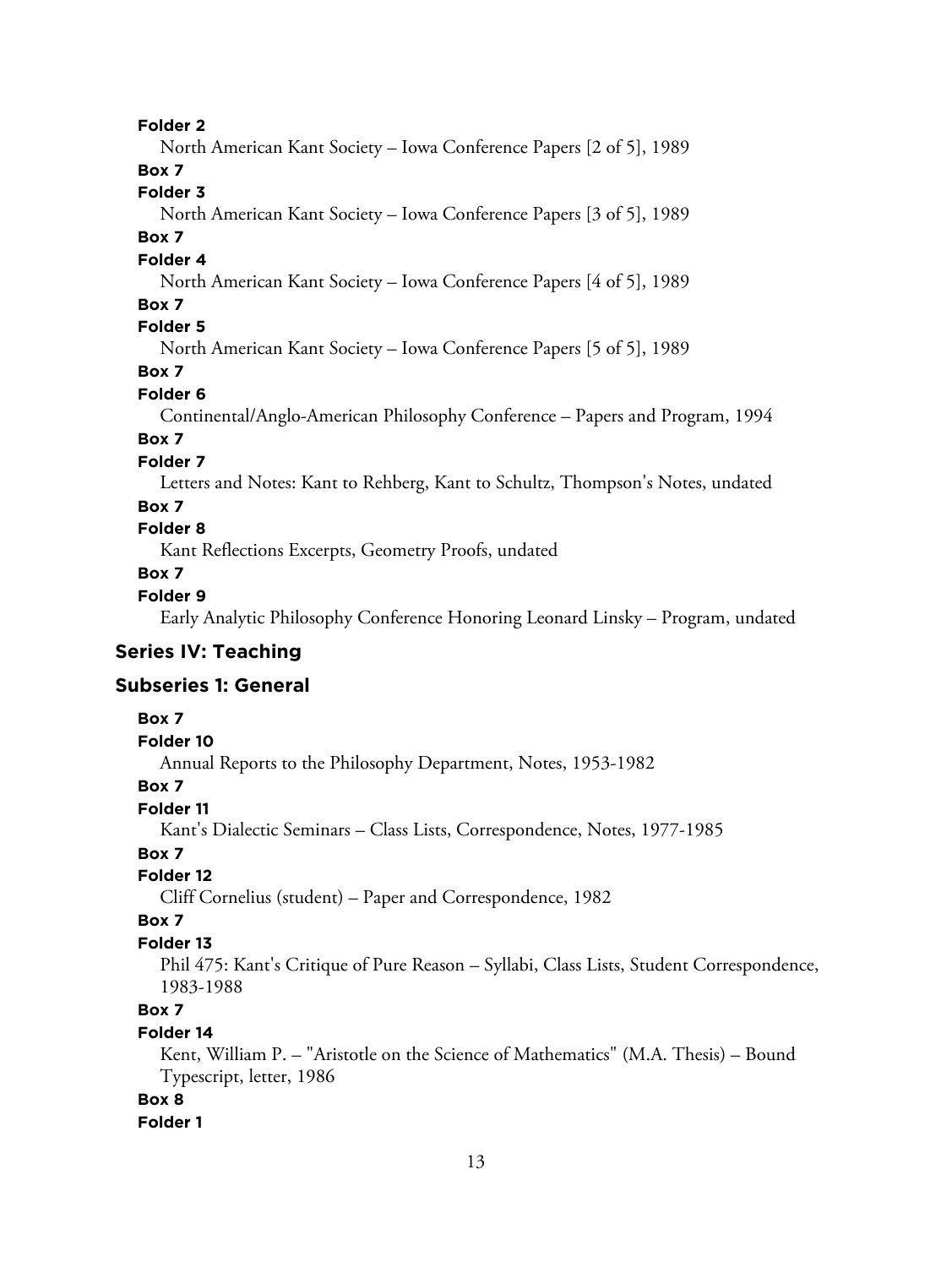Pamela Lau – Partial Dissertation Drafts, circa 1986

**Box 8**

### **Folder 2**

Dissertation Abstract – Heisook Kim, 1987

#### **Box 8**

#### **Folder 3**

Asdell, William – Dissertation Chapter Drafts, Letter, 1987, undated

### **Box 8**

### **Folder 4**

Mosser, Kurt – Dissertation Draft (Chapter 1), Note, photocopies, 1989

#### **Box 8**

#### **Folder 5**

Mosser, Kurt – Dissertation Draft (Introduction, Chapter 1, 2), Correspondence, 1990

### **Box 8**

#### **Folder 6**

Mosser, Kurt – Dissertation Draft (chapter 3) – Typescript, Notes, 1990

### **Subseries 2: Notebooks**

#### **Box 8 Folder 7**

### Notebook – Course Notes: Phil 307, 328, 318, 204, GP, Meta, 1948-1965 **Box 9 Folder 1** Notebook – Course Notes: Phil 329, 142, 301, 331, 1952-1960 **Box 9 Folder 2** Notebook – Course Notes: Phil 439, 339, 232, 416, 131H, 1953, 1966-1968 **Box 10 Folder 1** Notebook – Course Notes: Phil 383, 307, 1962, 1965, 1971 **Box 10 Folder 2** Notebook – Course Notes: Phil 230, 349, 363, 542, 1968-1973, 1979 **Box 10 Folder 3** Notebook – Course Notes: Phil 301, 347, 440, 249, 1970-1976 **Box 11 Folder 1** Notebook – Course Outlines/Notes: Phil 442 (III, IV), 476, 540, 577, 1971-1985 **Box 11 Folder 2** Notebook – Course Notes: Phil 419, 449, 319, 1972-1975 **Box 11 Folder 3**

Notebook – Course Outlines/Notes: Phil 380/475, 280, 262, 275, 1972-1984 **Box 12**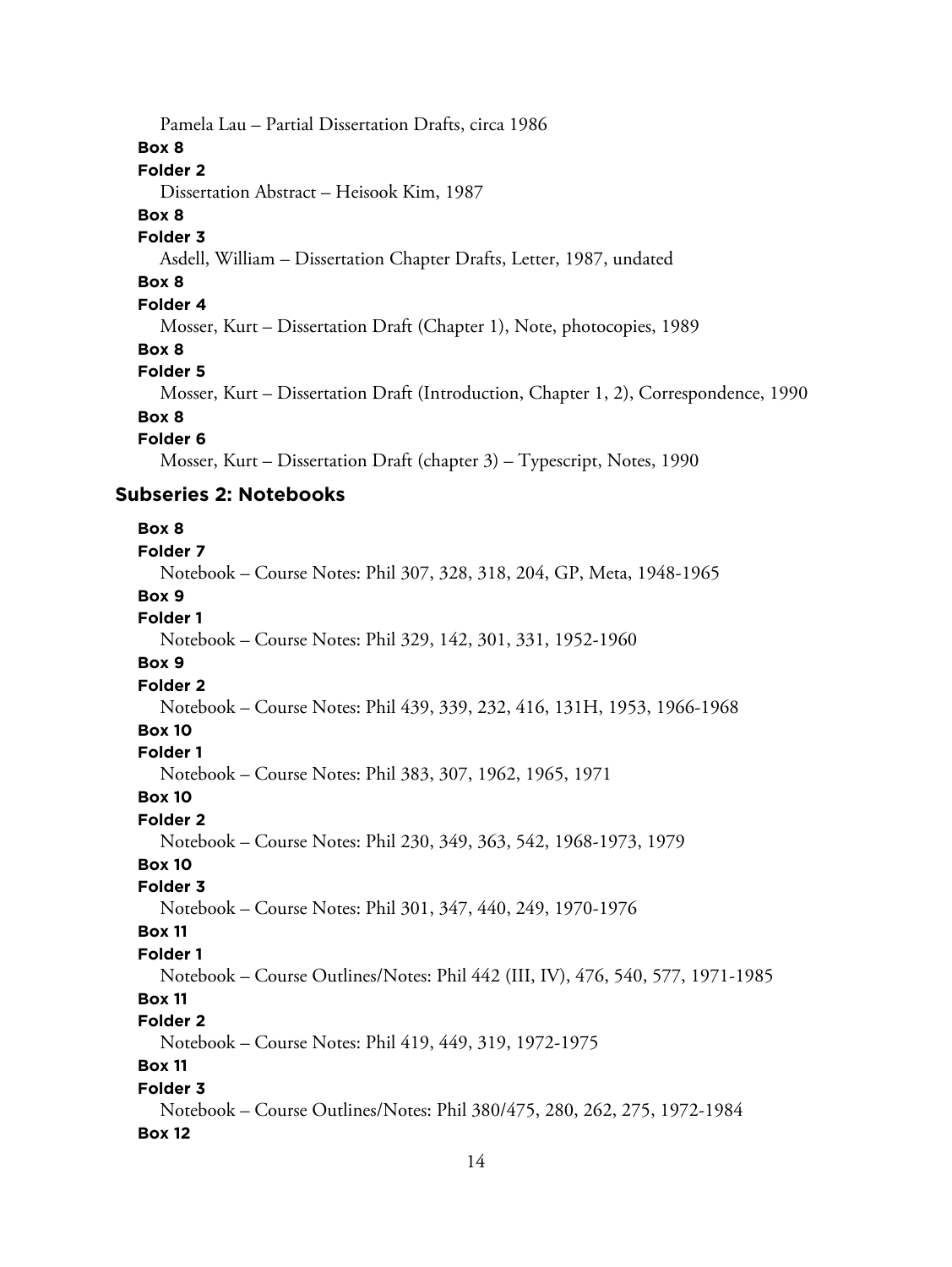Notebook – Course Notes: Phil 383-485, 301, 351, 1975-1983

### **Box 12**

**Folder 1**

Notebook – Course Outlines/Notes: Phil 440 (1978), 442 and 442(II), 1978-1980

### **Box 12**

#### **Folder 1**

Notebook – Course Outlines Notes: Phil 442(V), 1981-1985

### **Series V: Writings**

#### **Box 13**

### **Folder 1**

"Symbolic Logic in Descartes and Leibniz," 1940

#### **Box 13**

#### **Folder 2**

"Reduction Sentences and Metaphysics" – Offprint, 1941

### **Box 13**

#### **Folder 3**

The Pragmatic Philosophy of C. S. Peirce – Notes, undated

# **Box 13**

### **Folder 4**

The Pragmatic Philosophy of C. S. Peirce – Correspondence, Early Feedback/Rejections, 1948-1951

#### **Box 13**

#### **Folder 5**

The Pragmatic Philosophy of C. S. Peirce – Readers' Reports, 1950-1952

### **Box 13**

# **Folder 6**

The Pragmatic Philosophy of C. S. Peirce – Contract/Agreements, 1951-1962

### **Box 13**

### **Folder 7**

The Pragmatic Philosophy of C. S. Peirce – Permissions, 1952

#### **Box 13**

### **Folder 8**

The Pragmatic Philosophy of C. S. Peirce – Correspondence, Royalty Reports – University of Chicago Press, 1952-1981

### **Box 13**

#### **Folder 9**

The Pragmatic Philosophy of C. S. Peirce – Preface and Dedication (Typescript), 1953

### **Box 13**

### **Folder 10**

The Pragmatic Philosophy of C. S. Peirce – Miscellaneous Correspondence, 1953-1954

# **Box 13**

### **Folder 11**

The Pragmatic Philosophy of C. S. Peirce – Reviews, Response, 1953-1963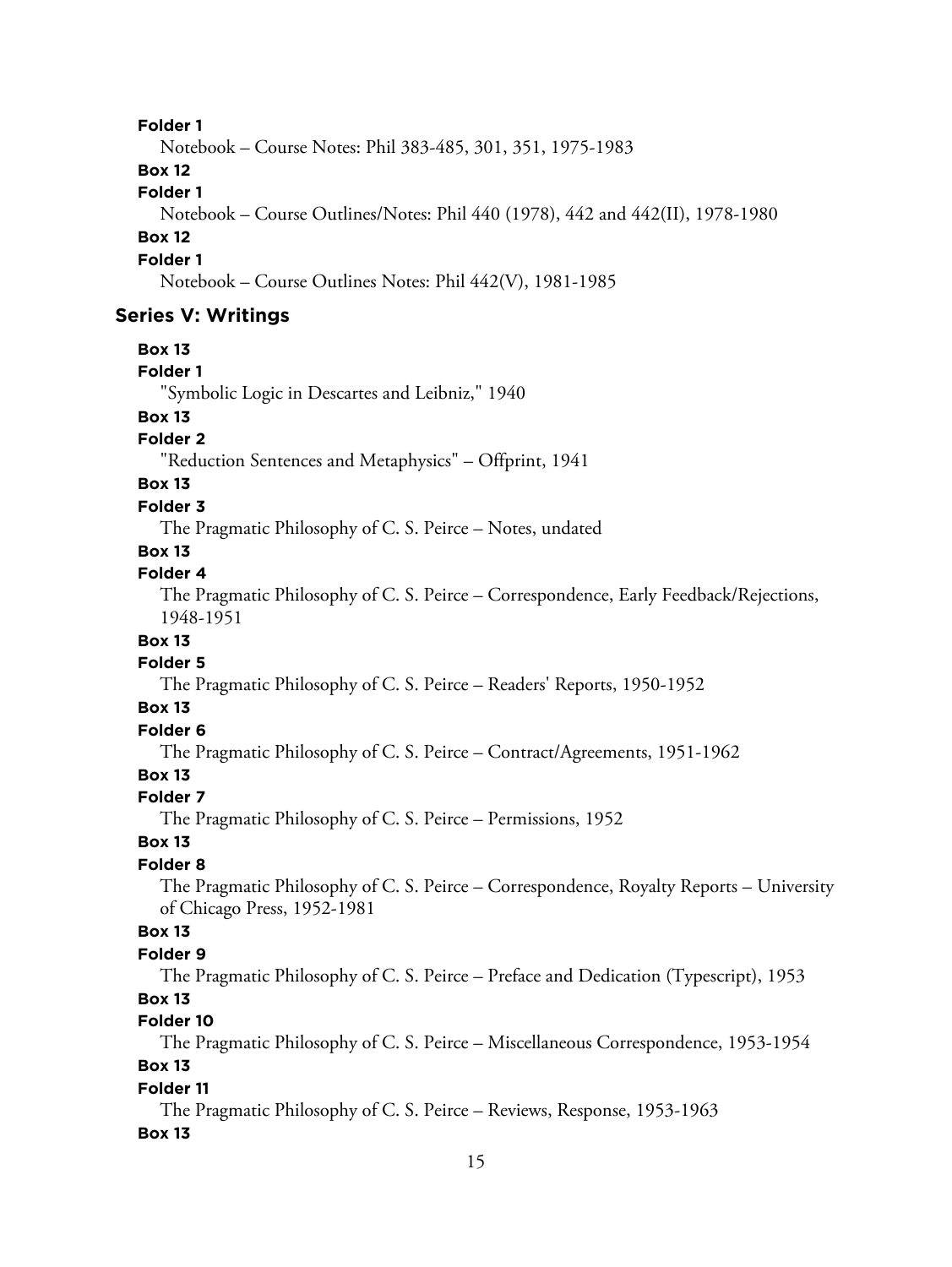"On Aristotle's Square of Opposition" – Offprint, 1953

### **Box 13**

#### **Folder 13**

"Logic, Philosophy, and History" – Offprint, 1954

#### **Box 13**

### **Folder 14**

"What are Law-Statements About?" – Offprint, 1955

### **Box 13**

### **Folder 15**

"On Category Differences" – Offprint, 1957

#### **Box 13**

#### **Folder 16**

"Categories" (Encyclopedia of Philosophy) – Correspondence, Typescript, Tear Sheets, 1961-1967

### **Box 13**

### **Folder 17**

The Pragmatic Philosophy of C. S. Peirce – Forward to Phoenix Edition (Typescript, Galley, Notes), circa 1962-1963

### **Box 13**

### **Folder 18**

Studies in the Philosophy of C. S. Peirce – "Peirce's Experimental Proof of Scholastic Realism" – Manuscript, Typescripts, circa 1963

### **Box 13**

#### **Folder 19**

Studies in the Philosophy of C. S. Peirce – Correspondence, Brochure, 1963-1964

### **Box 13**

### **Folder 20**

Philosophy (Princeton Studies) – Chisholm, Thompson, et al. – Correspondence, Index, Notes, 1963-1966

### **Box 13**

### **Folder 21**

Studies in the Philosophy of C. S. Peirce – Reviews, 1965

### **Box 13**

### **Folder 22**

"Singular Terms and Intuitions in Kant's Epistemology" – Offprint, 1972

#### **Box 13**

#### **Folder 23**

"Quine and the Inscrutability of Reference" – Offprint, 1972

#### **Box 13**

#### **Folder 24**

"Quine's Theory of Knowledge," Quine's Reply – Typescripts, circa 1977

### **Box 13**

#### **Folder 25**

"On A Priori Truth" – Typescript, Proofs, Correspondence (incl. Rorty Comments), Offprint, 1980-1981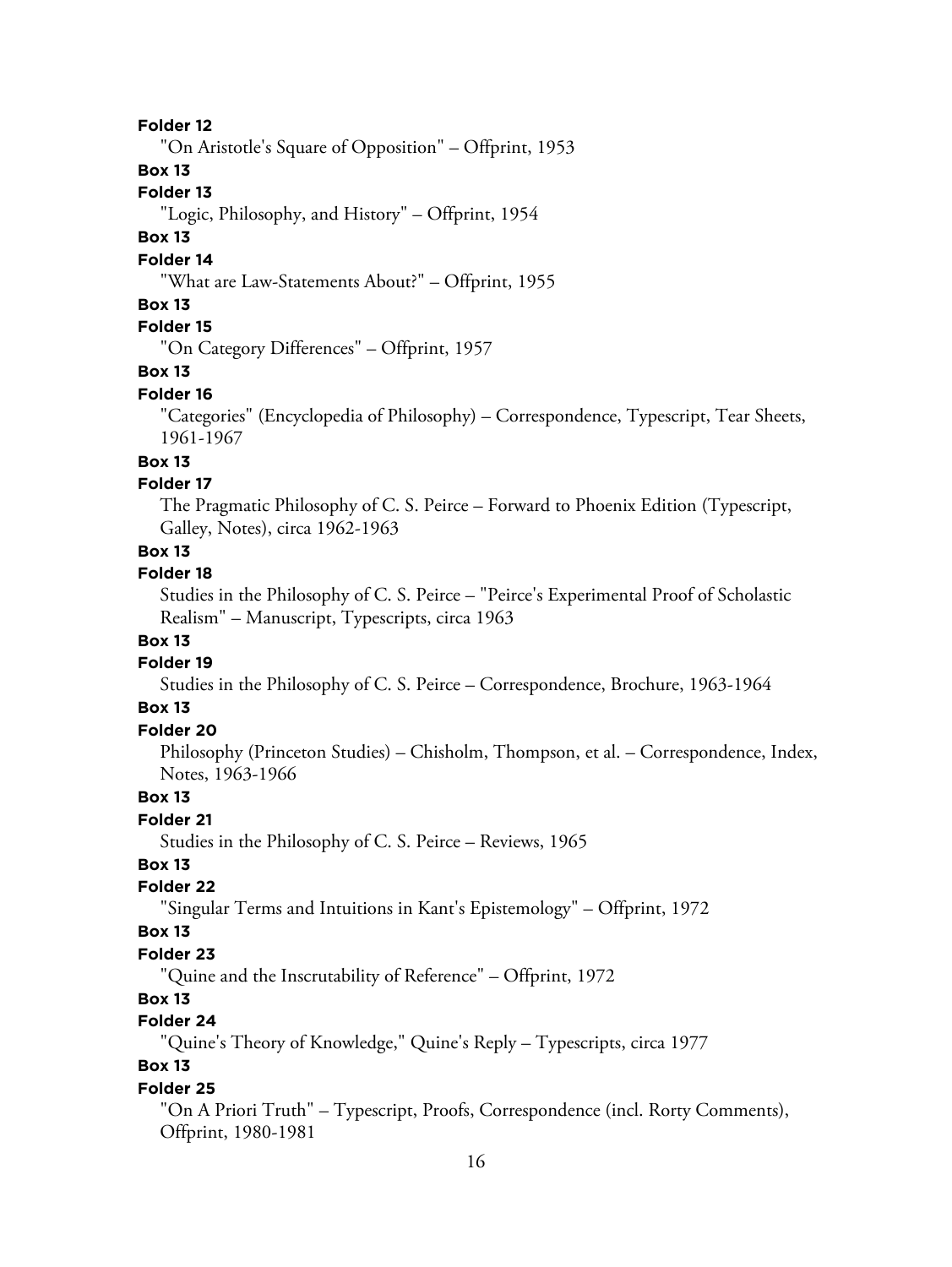#### **Folder 26**

"Epistemic Priority, Analytic Truth, and Naturalized Epistemology" – Offprint, 1981

### **Box 13**

### **Folder 27**

Abstracts, 1981, undated

# **Box 13**

### **Folder 28**

"Philosophical Approaches to Categories" (Monist) – Typescripts, Notes, Correspondence, 1981-1984

#### **Box 13**

### **Folder 29**

Referee Reports, Correspondence, Article Draft: Ethics, 1983

# **Box 14**

### **Folder 1**

Notes and Manuscript Draft – G. H. Mead, 1983

# **Box 14**

#### **Folder 2**

"Philosophy and Philosophizing: An Essay on Kant's Epistemology" – Discarded Manuscript Pages [1 of 2], circa 1985

### **Box 14**

### **Folder 3**

"Philosophy and Philosophizing: An Essay on Kant's Epistemology" – Discarded Manuscript Pages [2 of 2], circa 1985

### **Box 14**

**Folder 4**

Kant's Mathematics – Manuscript, Partial Photocopy, 1985-1986

### **Box 14**

### **Folder 5**

Brumbaugh Festschrift: Correspondence, Preface, Thompson's Submission, 1986-1987

#### **Box 14**

### **Folder 6**

"Unity, Plurality, and the Totality of Kantian Categories" – Draft, Correspondence/ Comments, 1988

### **Box 14**

### **Folder 7**

"Singular Terms and Intuitions in Kant's Epistemology" – Correspondence, Proof, Postscript for Posy Anthology, 1989-1992

# **Box 14**

### **Folder 8**

"Abstract and Concrete Description" – Typescript Drafts, Notes, undated

### **Box 14**

### **Folder 9**

"Activities, Means, and Agents: Concepts in Philosophy and Science" – Typescript Draft with Notes, undated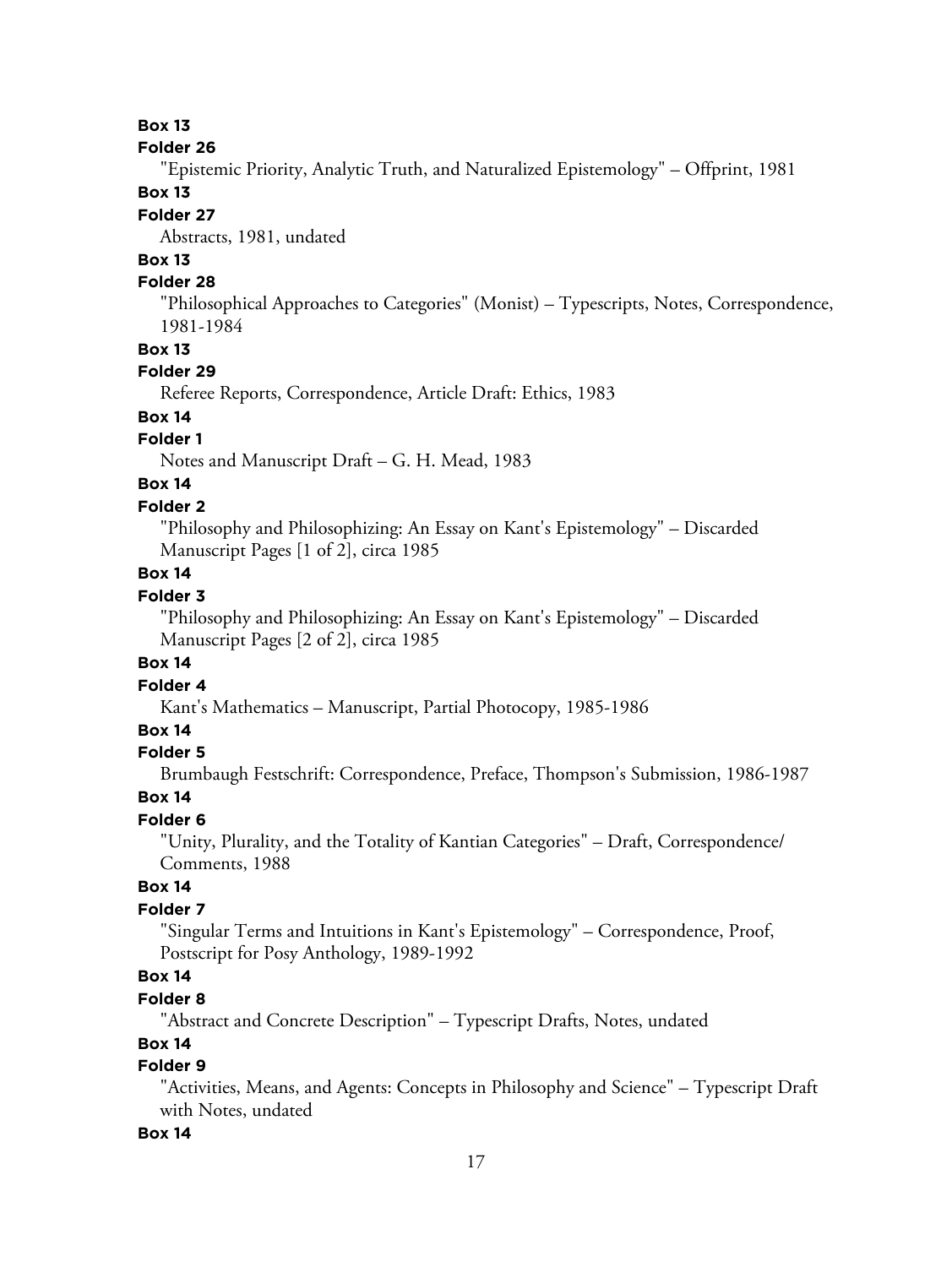"[Aristotle's] Subject-Predicate Logic" – Manuscript, undated

### **Box 14**

### **Folder 11**

"J. S. Mill's Theory of Truth: A Study in Metaphysics and Logic," "On the Distinction between Thing and Property" – Offprints, undated

### **Box 14**

#### **Folder 12**

"The Objectivity of Numbers" – Mimeographed Typescript, undated

### **Box 14**

#### **Folder 13**

"Qualities and Objects" – Manuscript and Typescript Drafts, Notes, undated

#### **Box 15**

#### **Folder 1**

"Reidentifiability" – Manuscript Draft, undated

#### **Box 15**

### **Folder 2**

"Unity, Plurality, and the Totality of Kantian Categories" –Typescript, Correspondence, undated

### **Series VI: Writings by Others**

#### **Box 15**

### **Folder 3**

Allison, Henry – Kant's Theory of Freedom – Typescript [1 of 4], undated

#### **Box 15**

### **Folder 4**

Allison, Henry – Kant's Theory of Freedom – Typescript [2 of 4], undated

# **Box 15**

### **Folder 5**

Allison, Henry – Kant's Theory of Freedom – Typescript [3 of 4], undated

### **Box 15**

#### **Folder 6**

Allison, Henry – Kant's Theory of Freedom – Typescript [4 of 4], undated

### **Box 15**

### **Folder 7**

Allison, Henry – Guyer Review, Correspondence, 1988

### **Box 15**

#### **Folder 8**

Almeder, Robert: "Peirce's Thirteen Theories of Truth," Hesse Review, "Basic Knowledge and Justification," "Scientific Progress and Peircean Utopian Realism" – Offprints, Correspondence, 1982-1983

### **Box 15**

### **Folder 9**

Anonymous: "Secondness , Thirdness, and the Peircean Individual" – Draft for Review, Letter, 1982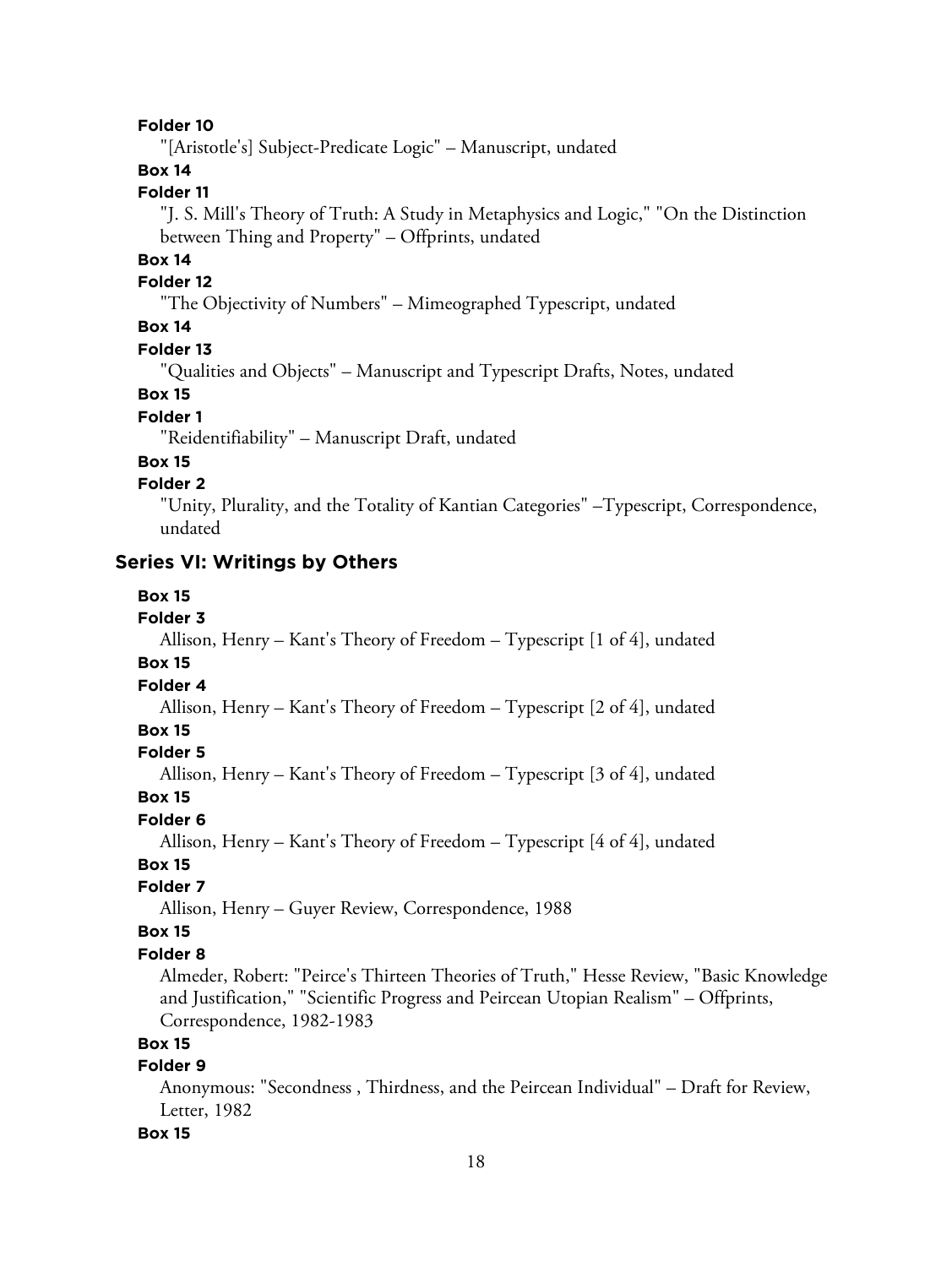Audi, Robert: "A Theory of Practical Reasoning" – Offprint, 1982

### **Box 15**

#### **Folder 11**

Baum, Manfred: "Kant on Cosmological Apperception" – Photocopy, 1989

#### **Box 15**

#### **Folder 12**

Baum, Manfred: "The B-Deduction and the Refutation of Idealism" – Typescript Draft, undated

# **Box 15**

### **Folder 13**

Beck, Lewis White: Walsh Remembrance, "Five Concepts of Freedom in Kant," Publisher's Notice, 1983-1986, undated

### **Box 15**

#### **Folder 14**

Brittan, Gordon G.: "Constructability and the World-Picture," "Theoretical Objects," "Kant's Two Grand Hypotheses" – Typescripts, Correspondence, Offprint, 1986

#### **Box 16**

#### **Folder 1**

Brittan, Gordon G: "The Kantian Foundations of Modern Science," Offprint and Correspondence, 1985-1986

#### **Box 16**

#### **Folder 2**

Brumbaugh, Robert: "The History and an Interpretation of the Text of Plato's Parmenides" – Typescript, 1983

# **Box 16**

### **Folder 3**

Brumbaugh, Robert: "Whitehead and a Committee," "Diction and Dialectic . . .," Forward to A. E. Taylor, Socrates – Photocopies, 1983, 1989, undated

### **Box 16**

#### **Folder 4**

Brumbaugh, Robert: "Digression and Dialogue: The Seventh Letter and Plato's Literary Form," "Doctrine and Dramatic Dates . . ." – Photocopies, 1988, undated

### **Box 16**

### **Folder 5**

Brumbaugh, Robert and Rulon Wells: "Yale's Plato Project," Brumbaugh and John P. Burnham: "Coins and Classical Philosophy," 1989, undated

### **Box 16**

#### **Folder 6**

Bubner, Rüdiger: "The Self-Referential Structure of Transcendental Arguments" – Typescript, 1981

### **Box 16**

### **Folder 7**

Burks, Arthur, "Logic, Learning, and Creativity in Evolution" – Typescript, Letter, 1990 **Box 16**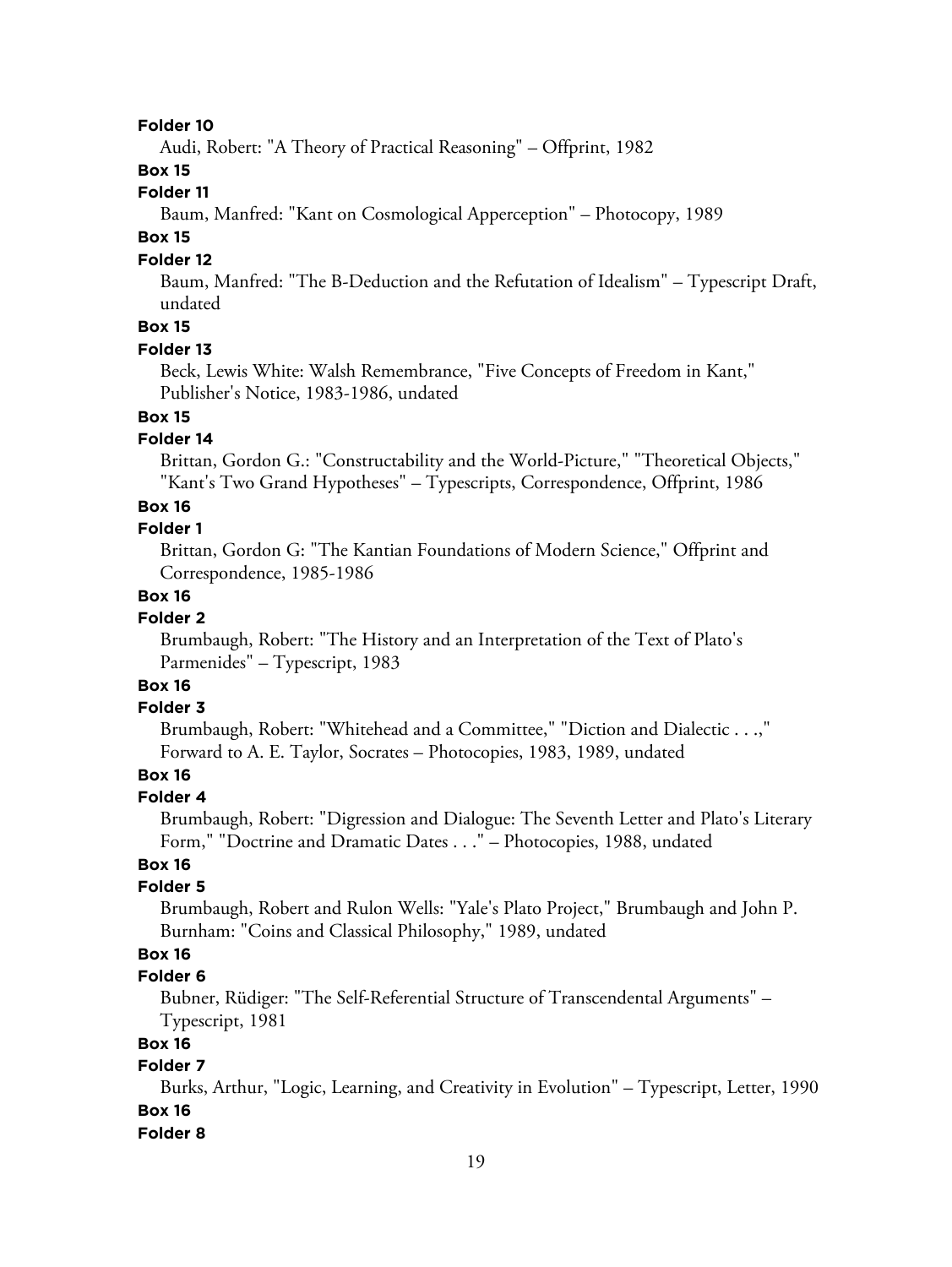Corcoran, John: "Logical Structures of Ockham's Theory of Supposition,"

"Transcendental Idealism: the Dialectical Dimension" – Typescript, Offprint, Letter, 1981

# **Box 16**

# **Folder 9**

de Pierris, Graciela: "Kant and Innatism," "Frege and Kant on A Priori Knowledge" – Typescripts, Correspondence, 1986-1987

### **Box 16**

#### **Folder 10**

Donagan, Alan: "Berkeley's Theory of the Immediate Objects of Vision" (with comments), "Informed Consent in Therapy and Experimentation," 1974

#### **Box 16**

#### **Folder 11**

Eldridge, Richard: "Frege's Realist Theory of Knowledge . . ." Offprint, Letter, 1982

#### **Box 16**

#### **Folder 12**

Eldridge, Richard: "Literature and the Phenomenology of Moral Consciousness . . .," "The Normal and the Normative . . .," "Self-Understanding and Community in Wordsworth's Poetry," Baker and Hacker Reviews -- Offprints, Typescript, Letter, 1987

# **Box 16**

### **Folder 13**

Engstrom, Stephen: "The Concept of the Highest Good in Kant's Ethical Theory," "Conditioned Autonomy" – Typescript Drafts, 1986

#### **Box 16**

#### **Folder 14**

Engstrom, Stephen – "On the Traditional Doctrine that what is Desired . . .," "Kantian Universalization" – Typescripts, Correspondence, 1988

#### **Box 16**

#### **Folder 15**

Engstrom, Stephen: "The Objectives and the Structure of Kant's Transcendental Deduction," "The Transcendental Deduction and Skepticism" – Typescripts, Correspondence with Commentary, 1990-1991

#### **Box 16**

### **Folder 16**

Farrell, B. A.: "On the Design of a Conscious Device" – Offprint, 1970

### **Box 16**

### **Folder 17**

Field, Hartry: "Mental Representation" – Photocopy, Notes, 1978

### **Box 17**

#### **Folder 1**

Fisch, Max: "The 'Proof' of Pragmatism," "Hegel and Peirce" – Typescripts, Correspondence, Offprint, 1972-1976

### **Box 17**

### **Folder 2**

Fisch, Max: "Peirce's General Theory of Signs," Peirce Review - Photocopies, circa 1976, 1978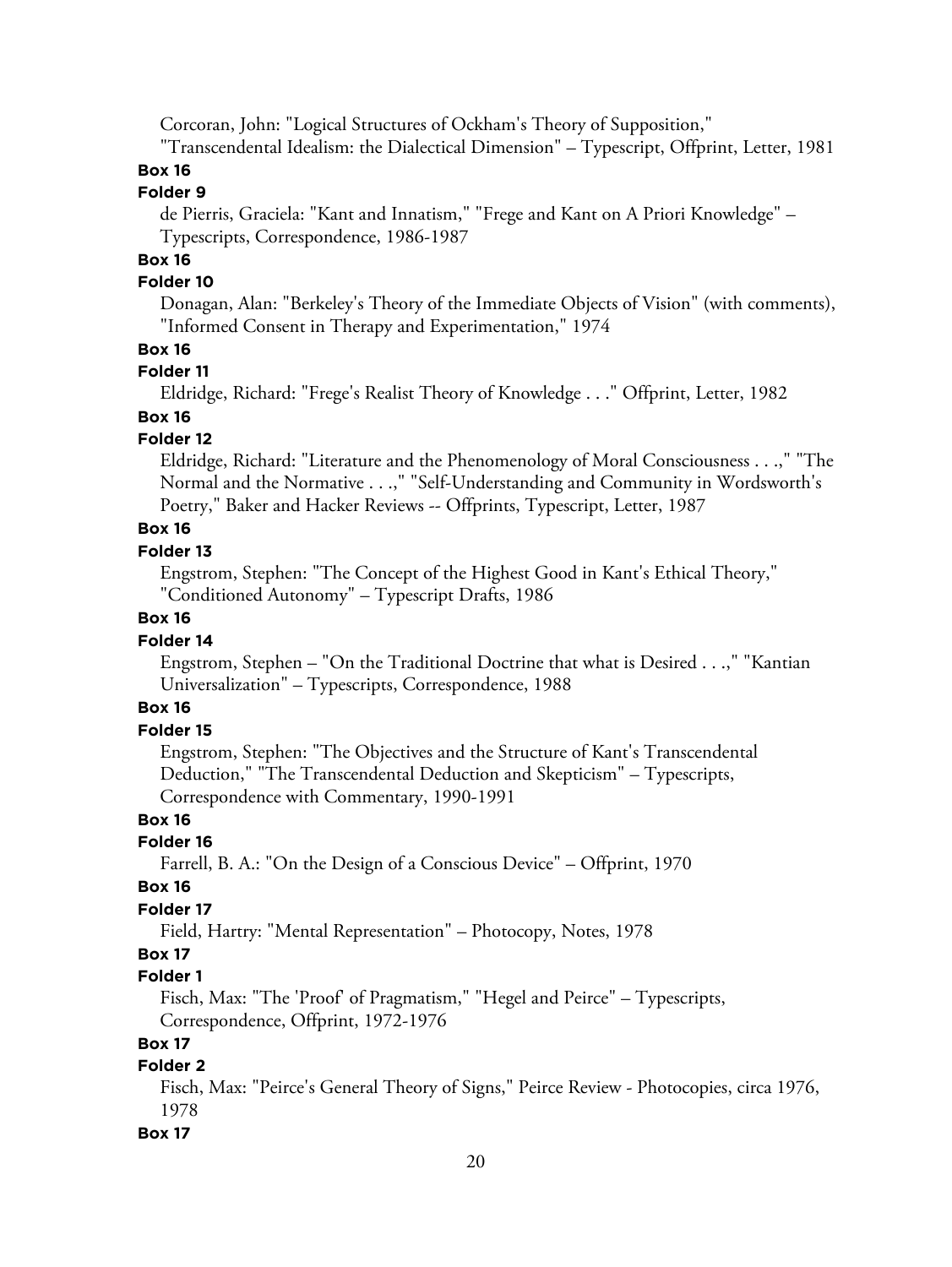Fisch, Max: Presidential Address, "Peirce's and Husserl's Phenomenology . . .," Peirce Edition Preface – Typescripts, Offprint, 1979, undated

### **Box 17**

### **Folder 4**

F⊠rster, Eckart – Kant's Opus Postumum – Correspondence, 1983-1988

### **Box 17**

### **Folder 5**

F $\mathbb{X}$ rster, Eckart – Kant's Opus Postumum – Introduction – Draft with Comments, circa 1988

#### **Box 17**

#### **Folder 6**

F $\mathbb Z$ rster, Eckart and Michael Rosen – Kant's Opus Postumum (Translation) – Typescript [1 of 2], circa 1988

### **Box 17**

### **Folder 7**

F $\mathbb Z$ rster, Eckart and Michael Rosen – Kant's Opus Postumum (Translation) – Typescript [2 of 2], circa 1988

### **Box 17**

#### **Folder 8**

FØrster, Eckart: "Kant and Skepticism Concerning Metaphysics" – Draft and Correspondence, 1989

### **Box 17**

#### **Folder 9**

Frede, Michael and Lorenz Krüger: "Über die Zuordnung der Quantitäten des Urteils . . ." – Photocopy and Thompson's Notes, 1970

#### **Box 17**

#### **Folder 10**

Friedman, Michael – "Kant's Theory of Geometry" – Conference Paper, Handout, Thompson's Response (Typescripts, Notes), undated

### **Box 17**

#### **Folder 11**

Friedman, Michael – "Kant's Theory of Geometry" – Typescript Draft, Correspondence, 1983-1984

### **Box 17**

#### **Folder 12**

Friedman, Michael: "Kant's Theory of Geometry" – Journal, Offprint, Photocopy, 1985

### **Box 17**

#### **Folder 13**

Friedman, Michael: "Kant on the Foundations of Newtonian Science" – Typescript Draft, 1984

#### **Box 17**

### **Folder 14**

Friedman, Michael: "Carnap's Aufbau Reconsidered," "Logical Truth and Analyticity in Carnap's Logical Syntax of Language" -- Typescript Drafts, 1984-1986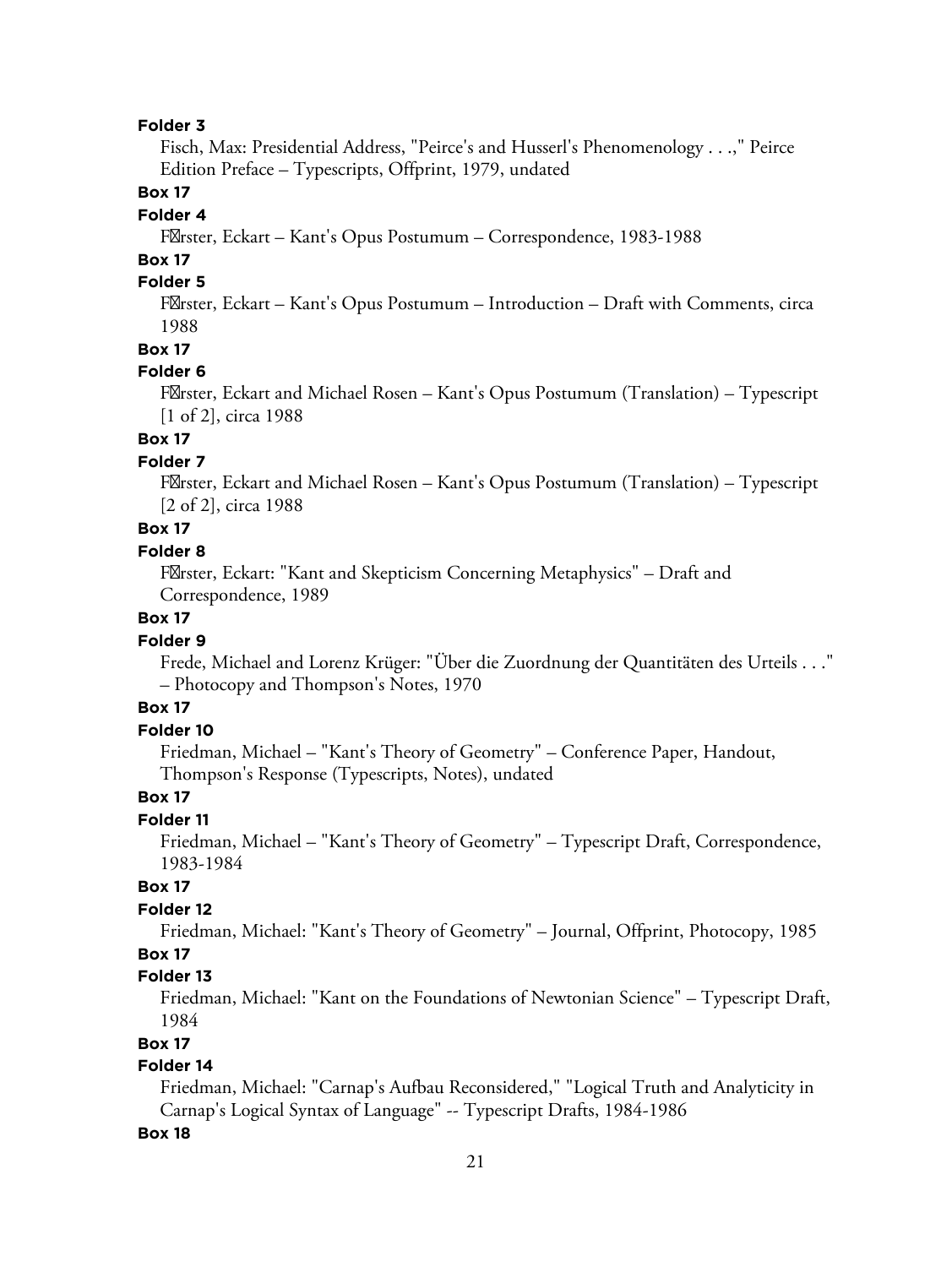Friedman, Michael: "The Metaphysical Foundations of Newtonian Science" – Typescript Drafts, Offprint, 1985-1986

#### **Box 18**

#### **Folder 2**

Friedman, Michael: "Kant on Concepts and Intuitions in the Mathematical Sciences" – Typescripts, Notes, 1987

# **Box 18**

### **Folder 3**

Friedman, Michael: "Kant and Newton: Why Gravity is Essential to Matter," "observations on B40" (Response to Thompson) – Typescripts, 1987, undated

### **Box 18**

#### **Folder 4**

Friedman, Michael: "Kant on Space, the Understanding, and the Law of Gravitation: Prolegomena §38" – Typescript Draft, Handout, 1988

#### **Box 18**

#### **Folder 5**

Friedman, Michael: "On the Transition from the Metaphysical Foundations of Natural Science to Physics," "Kant on Causal Laws and the Foundations of Natural Science" – Typescripts, 1989-1990

### **Box 18**

#### **Folder 6**

Gadamer, Hans Georg – "The Philosophical Foundations of the Twentieth Century" – Photocopy, undated

#### **Box 18**

#### **Folder 7**

Gewirth, Alan: "Economic Rights," "Moral Foundations of Civil Rights Law," "Ethical Universalism and Particularism" – Offprints, 1986-1988

### **Box 18**

#### **Folder 8**

Gewirth, Alan: "Rights and Duties," "The Justification of Morality," "Human Rights and Conceptions of the Self" – Offprints, 1988

#### **Box 18**

#### **Folder 9**

Gewirth, Alan: "Die Rationalen Grundlagen der Ethik," "Private Philanthropy and Positive Rights, " "The Egoist's Objection," "Reason and Nuclear Deterrence," clipping, 1989, 1993, undated

### **Box 18**

#### **Folder 10**

Gewirth, Alan: Williams Review, "Why Rights are Indispensable," "The Problem of Specificity in Evolutionary Ethics" – Offprints, 1986

#### **Box 18**

### **Folder 11**

Gewirth, Alan: "Can Any Final Ends be Rational?" "Common Morality and the Community of Rights," "Two Types of Cost-Benefit Analysis" – Offprints, 1991-1993, undated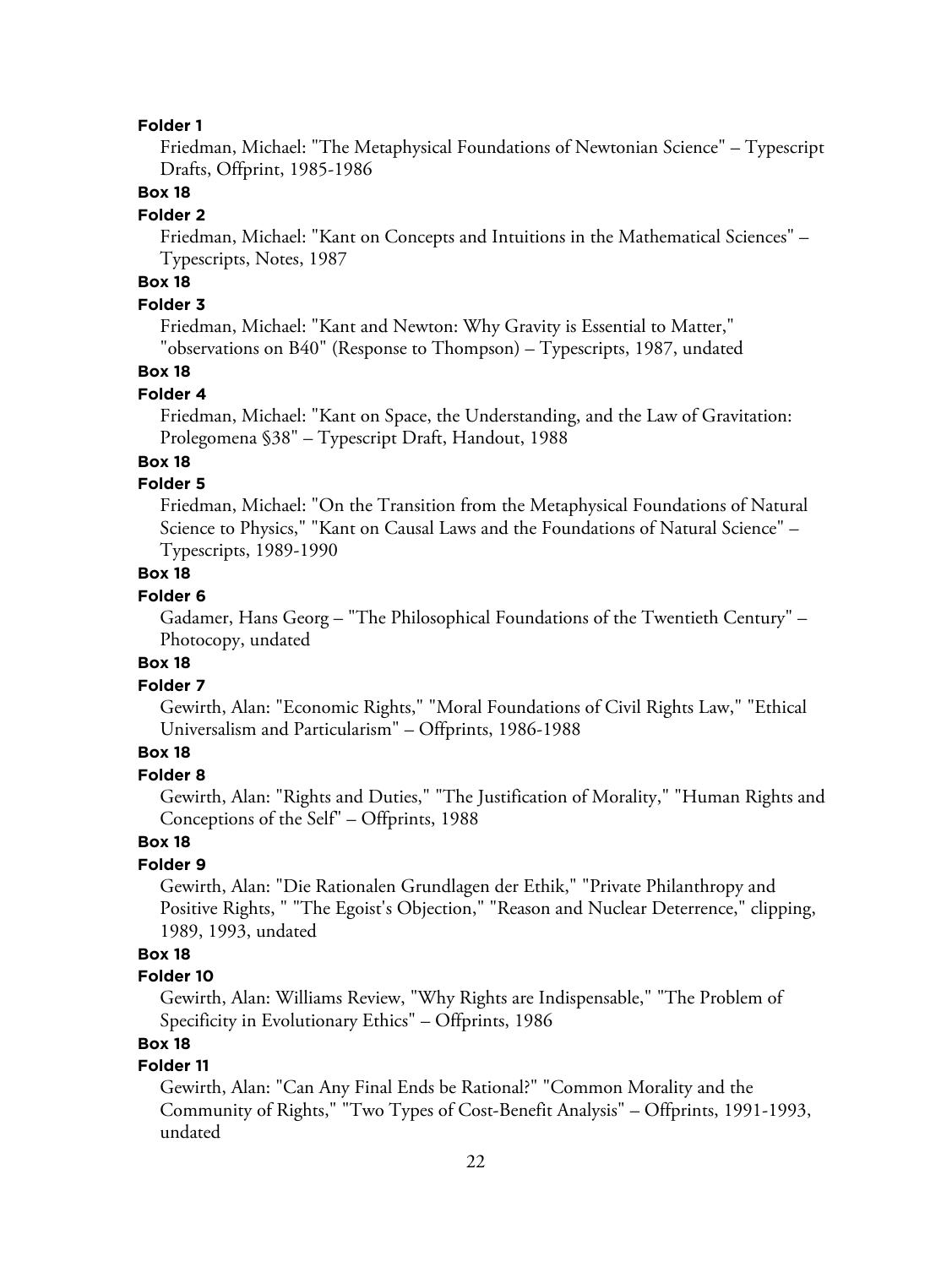#### **Folder 12**

Gewirth, Alan: "The Rationality of Reasonableness," "Human Dignity as the Basis of Rights," "Human Rights and Academic Freedom" –Offprints, 1983-1992

#### **Box 18**

#### **Folder 13**

Goldfarb, Warren – "I Want You to Bring Me a Slab . . ." 1983

### **Box 18**

### **Folder 14**

Gram, Moltke S.: "The Skeptical Attack on Substance: Kantian Answers," "What Kant Really Did to Idealism" – Offprints, 1981, undated

#### **Box 18**

#### **Folder 15**

Gram, Moltke S.: "Intellectual Intuition: The Continuity Thesis," "Things in Themselves: The Historical Lessons" – Offprints, 1980-1981

#### **Box 18**

#### **Folder 16**

Grene, Marjorie: "Sein und Zeit: A Prospective Retrospect" – Typescript, undated

### **Box 18**

#### **Folder 17**

Guyer, Paul: Henrich and Broad Reviews – Offprints, "The Unity of Reason" – Typescript and Extracts, 1979, undated

### **Box 18**

#### **Folder 18**

Guyer, Paul: "Kant's Intentions on the Refutation of Idealism," "Placing Myself in Time: Kant's Third Paradigm" – Typescript Draft, Photocopy, 1981, undated

### **Box 19**

### **Folder 1**

Guyer, Paul: "Kant's Tactics in the Transcendental Deduction" – Typescript Draft, Letter with comments, 1981

# **Box 19**

#### **Folder 2**

Guyer, Paul: "Kant's Second Analogy: Object, Events, and Causal Laws," with extensive comments, 1984

### **Box 19**

#### **Folder 3**

Guyer, Paul: Kant and the Claims of Knowledge – Bound Typescript [1 of 2], 1985

#### **Box 19**

### **Folder 4**

Guyer, Paul: : Kant and the Claims of Knowledge – Bound Typescript [2 of 2], 1985

# **Box 19**

### **Folder 5**

Haack, Susan: "The Two Faces of Quine's Naturalism," "Rebuilding the Ship while Sailing on the Water" – Typescripts, 1989

### **Box 19**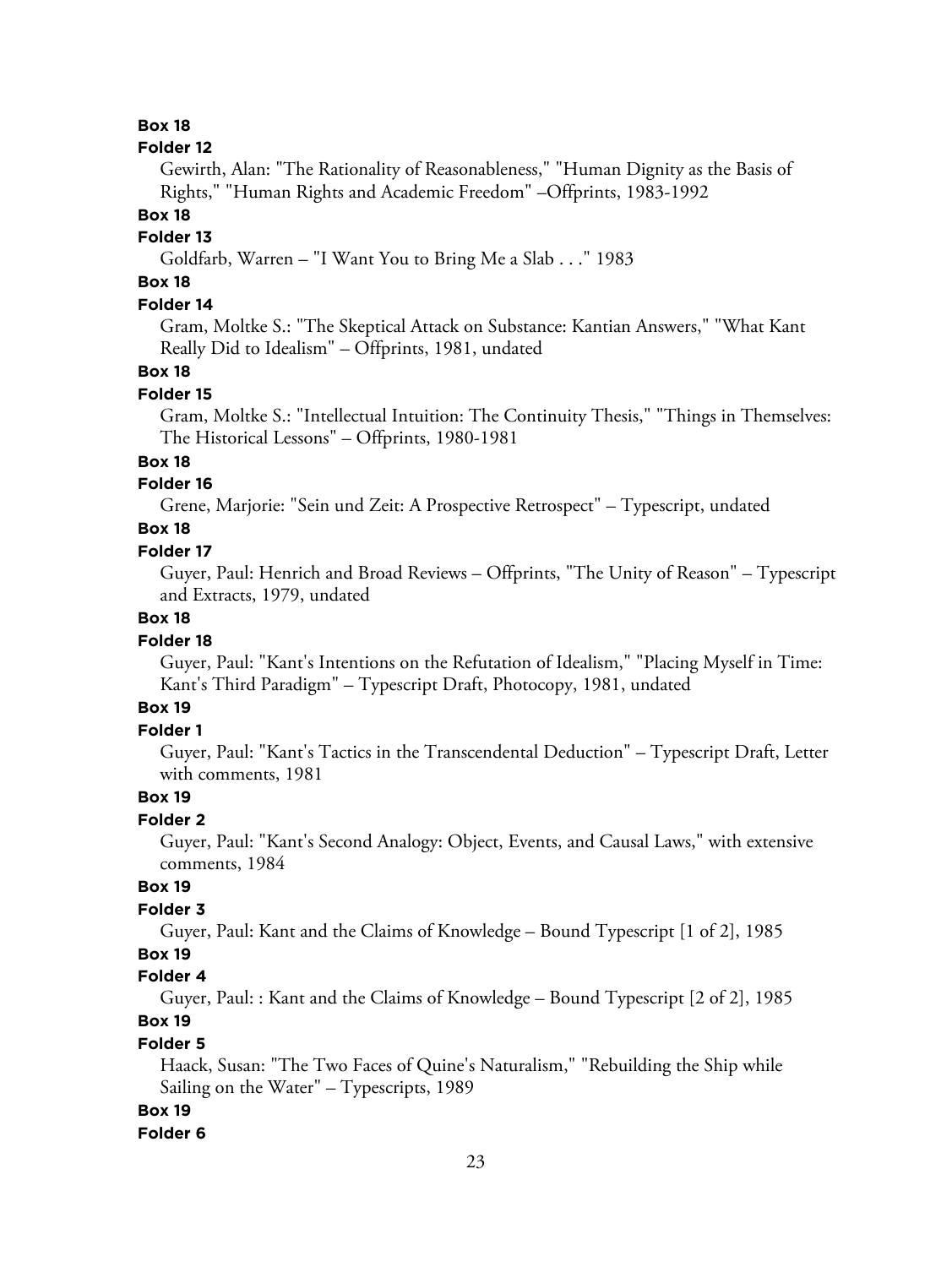Hare, Peter H.: "Dewey, Rorty, and the Ubiquity of Language" – Typescript, undated **Box 19**

#### **Folder 7**

Harper, William L.: "Kant's Empirical Realism and the Distinction between Subjective and Objective Succession," Kant's Empirical Realism and the Second Analogy of Experience" – Photocopies, circa 1984

#### **Box 19**

#### **Folder 8**

Hill, David K.: "Dissecting Trajectories . . ., " "The Projection Argument in Galileo and Copernicus" – Photocopies, 1984-1988

#### **Box 19**

#### **Folder 9**

Hintikka, Jaakko – "On the Interpretation of de Interpretatione XII-XIII" – Journal, 1962

# **Box 19**

### **Folder 10**

Horstmann, Rolf Peter: "Space and Intuition as Geometry" – Photocopy, 1976

# **Box 19**

#### **Folder 11**

Kirkland, Frank M.: "Apperception and Combination: Some Kantian Problems" – Typescript, undated

### **Box 19**

#### **Folder 12**

Korsgaard, Christine: "The Ethical Philosophy of Immanuel Kant" – Draft, Comments , letter, 1985

#### **Box 20**

#### **Folder 1**

Korsgaard, Christine: "Kant's Formulation of Universal Law" – Draft, Offprint, Correspondence, 1985

### **Box 20**

### **Folder 2**

Korsgaard, Christine: "Two Arguments Against Lying," "Morality as Freedom" – Typescript Drafts, Correspondence, 1986

# **Box 20**

### **Folder 3**

Korsgaard, Christine: "Kant's Formula of Humanity," "Skepticism About Practical Reason," "The Right to Lie: Kant on Dealing with Evil" –Offprints, 1986

### **Box 20**

#### **Folder 4**

Korsgaard, Christine: "Kant's Analysis of Obligation: The Argument of Foundations I," "Introduction: Practical Foundations," Encyclopedia of Ethics Article – Drafts, 1988-1990

# **Box 20**

#### **Folder 5**

Korsgaard, Christine: "Personal Identity and the Unity of Agency: A Kantian Response to Parfit": -- Typescript, Offprint, 1989

#### **Box 20**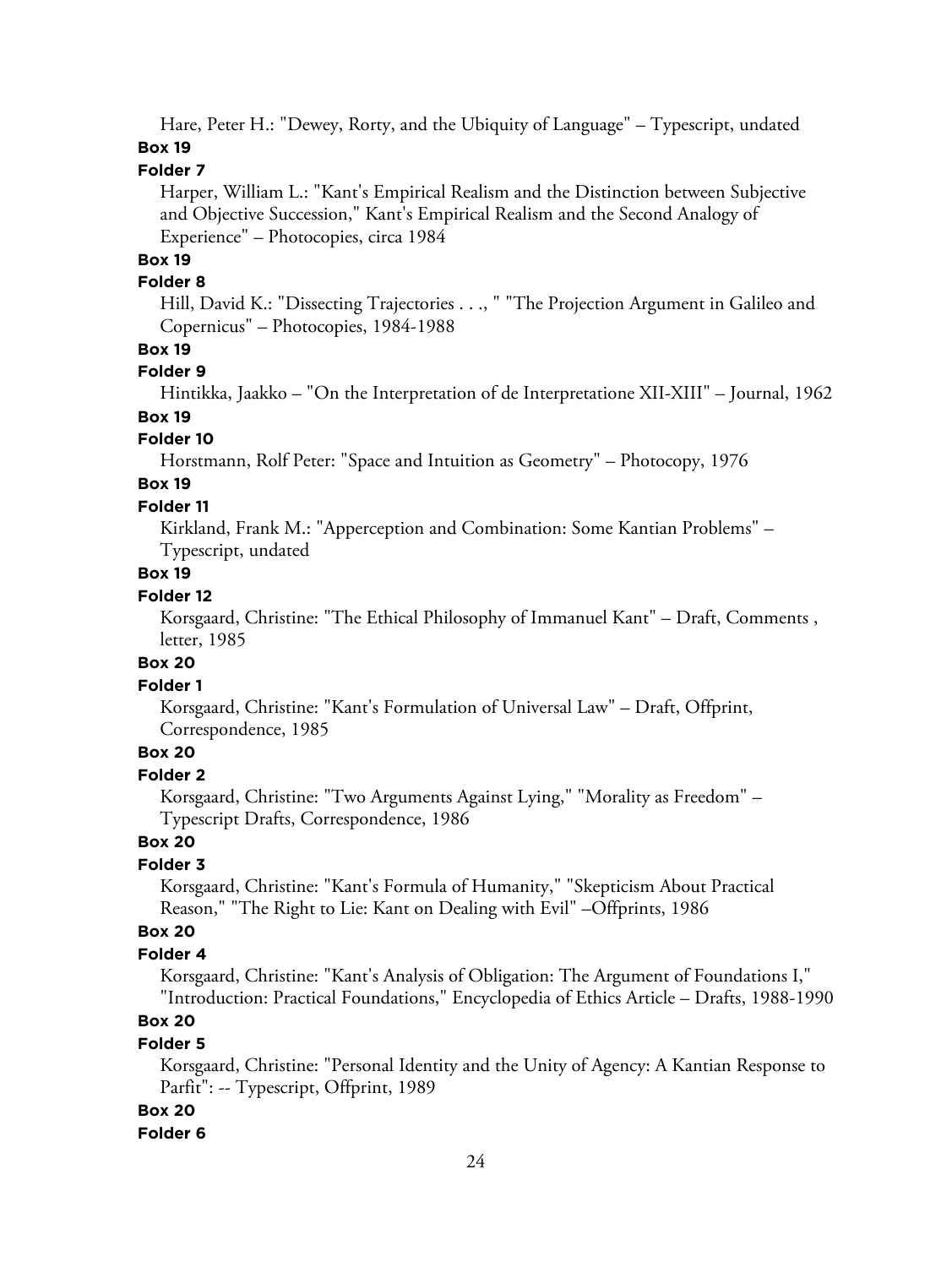Korsgaard, Christine: "Taking the Law into Our Own Hands . . .," "Normativity as Reflexivity . . .," "Creating the Kingdom of Ends . . ." Typescript Drafts, Notes, 1991, undated

### **Box 20**

#### **Folder 7**

Kyburg, Henry E. and Michael Pittarelli – "Some Problems for Convex Bayesians" – Photocopy, 1992

# **Box 20**

### **Folder 8**

Laserna, Mario: "From the Thalesian Flash to Critical Philosophy," On the Interpretation of Kantian Texts, Chapter 1 – Typescripts, 1986, undated

### **Box 20**

### **Folder 9**

Lear, Jonathan: "Transcendental Anthropology" – Offprint, 1986

### **Box 20**

### **Folder 10**

Leary, David E.: "The Philosophical Development of the Conception of Psychology . . .," "The Intentions and Heritage of Descartes and Locke . . .," "Wundt and After . . .," "The Historical Foundation of Herbart's Mathematization of Psychology" – Offprints,

Correspondence, 1980

### **Box 20**

### **Folder 11**

Lehe, Robert Tad: "Internal Realism and Truth," "Internal Realism and Reality" – Typescripts, Letter, 1993

#### **Box 20**

#### **Folder 12**

Linsky, Bernard: "Extensionality, Underdetermination, and Indeterminacy" – Typescript, 1988

### **Box 20**

#### **Folder 13**

Linsky, Leonard: "The Unity of the Proposition," "Terms and Propositions in Russell's Principles of Mathematics," Janik/Toulmin Review – Offprints, 1975-1988

### **Box 20**

#### **Folder 14**

Louden, Robert B.: "Kant's Virtue Ethics" – Offprint, 1986

### **Box 20**

### **Folder 15**

Malament, David B: "Why Space Must Be Euclidean" – Typescript, 1980

### **Box 20**

### **Folder 16**

Martin, Richard: "On the Language of Kantian Arithmetic" – Typescript, 1985

### **Box 20**

### **Folder 17**

McInerny, Peter K.: "Kant on Subjective Succession and Time-Consciousness" – Typescript, 1988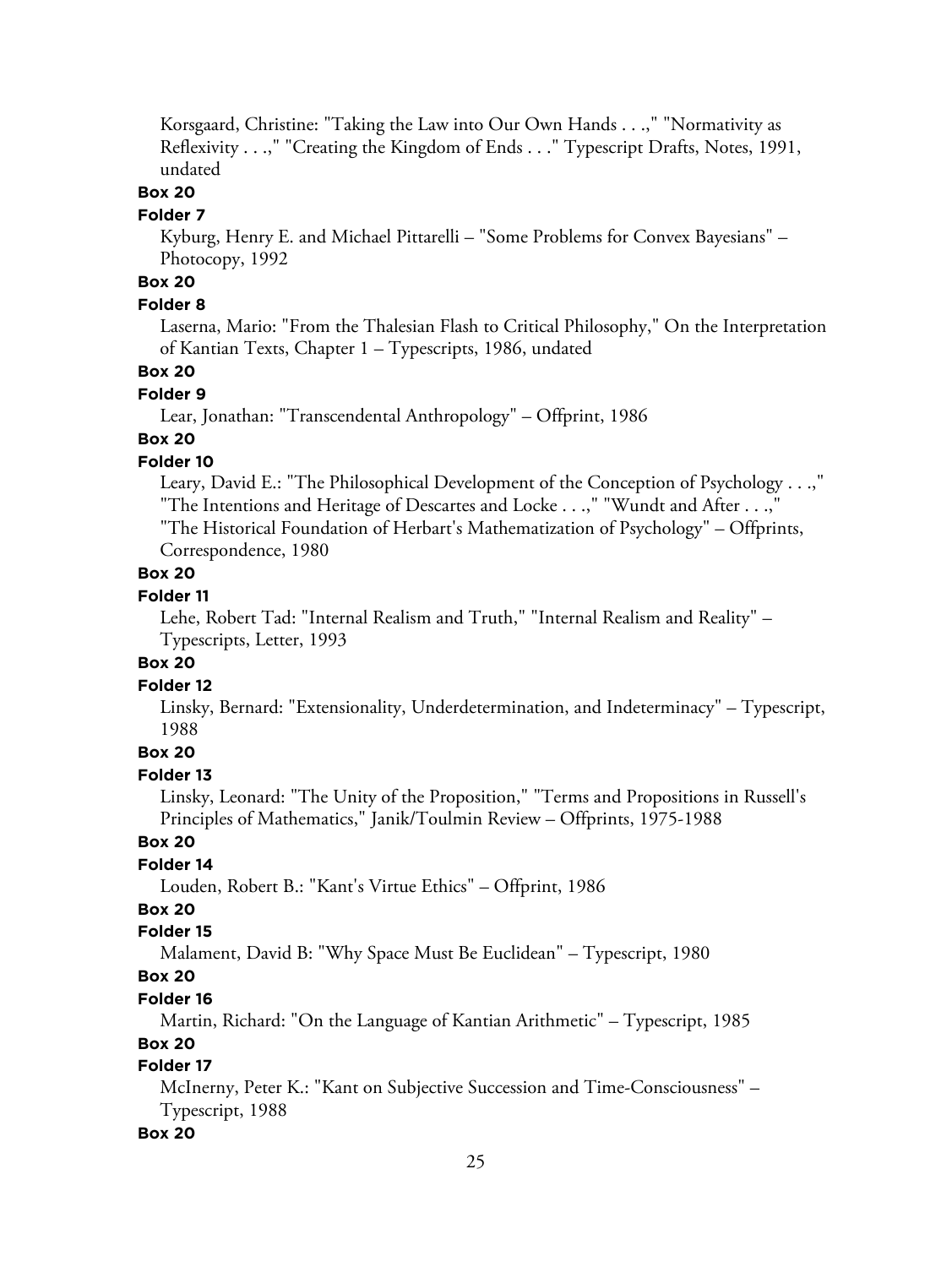Meerbote, Rolf: "A Sometimes Neglected Aspect of Kant's Subjective Deduction" – Typescript, Letter, 1985

### **Box 21**

#### **Folder 1**

Meerbote, Ralf: "Apperception and Objectivity," "Kant on Intuitivity," Review of Kitcher, Patricia, "Kant's Transcendental Psychology," 1981-1990

### **Box 21**

### **Folder 2**

Melnick, Arthur: "Kant on Intuition" – Offprint, undated

#### **Box 21**

#### **Folder 3**

Melnick Arthur: "Kant's Conception of Thought" – Drafts, undated

# **Box 21**

### **Folder 4**

Melnick, Arthur: Space, Time and Thought in Kant (Introduction, Table of Contents) – Typescript, Correspondence, 1984

### **Box 21**

#### **Folder 5**

Mondadori, Fabrizio: "Reference, Essentialism, and Modality in Leibniz's Metaphysics" – Photocopy, 1973

#### **Box 21**

#### **Folder 6**

Mosser, Kurt: "Stuff and Nonsense in Kant's First Critique" – Draft and Letter, 1991

#### **Box 21**

### **Folder 7**

Parsons, Charles: "Kant's Philosophy of

• Arithmetic" with Postscript, Correspondence, Comments, Typescript, 1982

#### **Box 21**

### **Folder 8**

Parsons, Charles: "Realism and Underdetermination," "Mathematical Intuition" – Offprints, Photocopy, Letter, 1982

#### **Box 21**

#### **Folder 9**

Parsons, Charles: "Arithmetic and the Categories" – Typescript, Offprint, Letter with Comments, 1984

### **Box 21**

### **Folder 10**

O'Brien, George Dennis – Notes at the Margin, 1993

### **Box 21**

### **Folder 11**

Pastin, Mark: "Philosophy of Perception," "Warrant and Meaning in Quine's Clothing," "Knowledge and Reliability . . ." Typescript, Photocopies, Letter, circa 1979

### **Box 21**

#### **Folder 12**

Peirce/Ketner: Consequences of Mathematics – Draft with Comments [1 of 4], 1987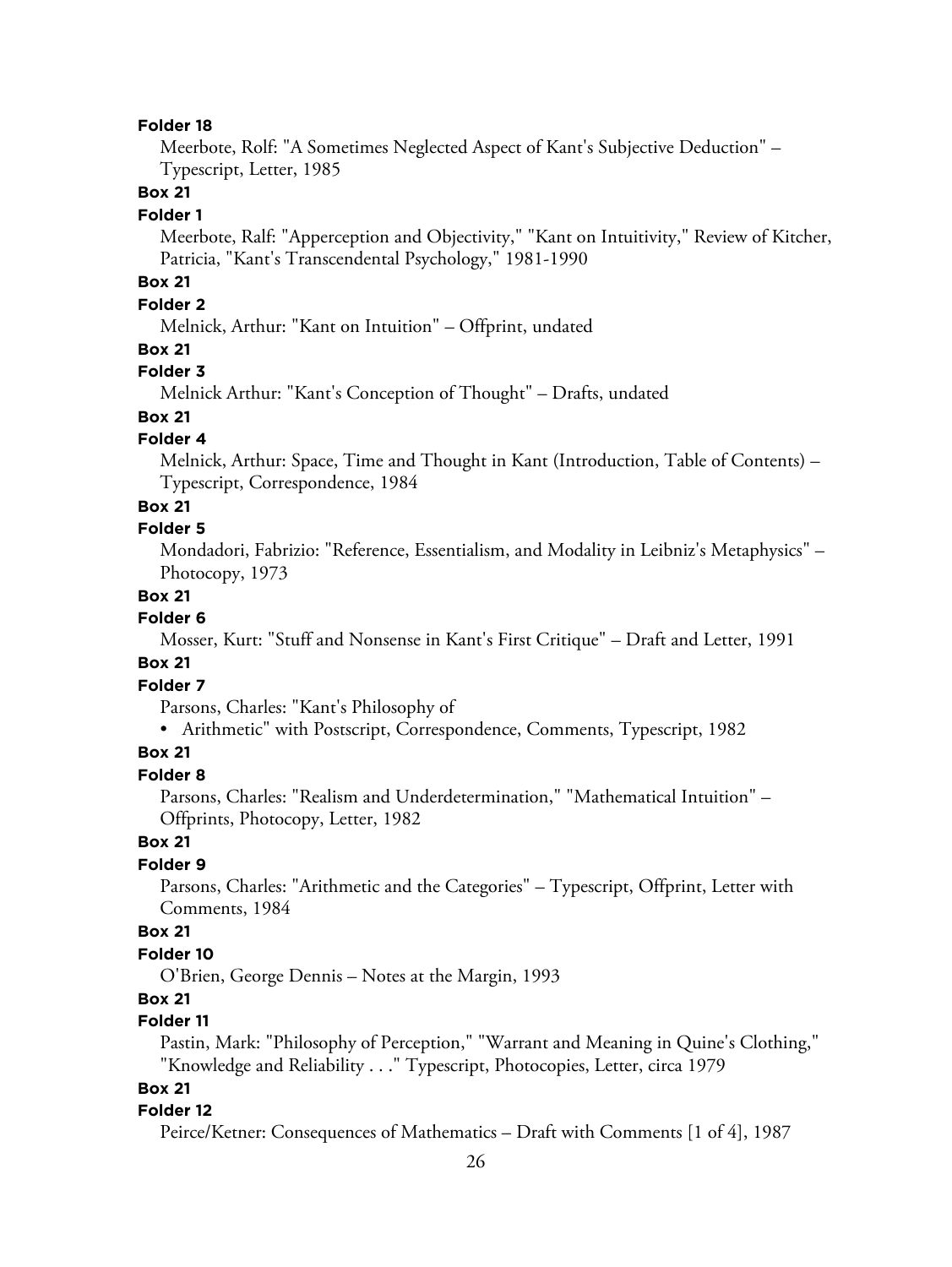#### **Folder 13**

Peirce/Ketner: Consequences of Mathematics – Draft with Comments [2 of 4], 1987

# **Box 21**

### **Folder 14**

Peirce/Ketner: Consequences of Mathematics – Draft with Comments [3 of 4], 1987

# **Box 22**

### **Folder 1**

Peirce/Ketner: Consequences of Mathematics – Draft with Comments [4 of 4], 1987

### **Box 22**

#### **Folder 2**

Thompson, Manley: Review of Peirce/Ketner Consequences of Mathematics – Correspondence, Draft, 1988

### **Box 22**

### **Folder 3**

Pippin, Robert: Prauss Reviews, Correspondence, 1981

# **Box 22**

# **Folder 4**

Putnam, Hilary: "Why Reason Can't Be Naturalized," "Why There Isn't a Ready-Made World" – Offprints, 1982

### **Box 22**

### **Folder 5**

Quine, W. V. O.: "On Empirically Equivalent Systems of the World," "Intensions Revisited," "Whither Physical Objects?" "Use and Its Place in Meaning" – Offprints, Photocopies, Memo, 1975-1979

# **Box 22**

### **Folder 6**

Ricoeur, Paul – "The Question of Proof in Freud's Psychoanalytic Writings" – Photocopy, undated

# **Box 22**

#### **Folder 7**

Robinson, Hoke: "The Priority of Inner Sense," "All or Nothing in Objective Judgment" – Drafts, Offprint, Correspondence, 1982-1983

### **Box 22**

### **Folder 8**

Robinson, Hoke: "Inner Sense and the Leningrad Reflexion, "Kant Translation, Correspondence, 1989-1990

### **Box 22**

### **Folder 9**

Roth, Paul A.: "Semantics Without Foundations" – Typescript, 1982

# **Box 22**

#### **Folder 10**

Scheffler, Israel: "The Wonderful World of Goodman" – Photocopy, 1981

### **Box 22**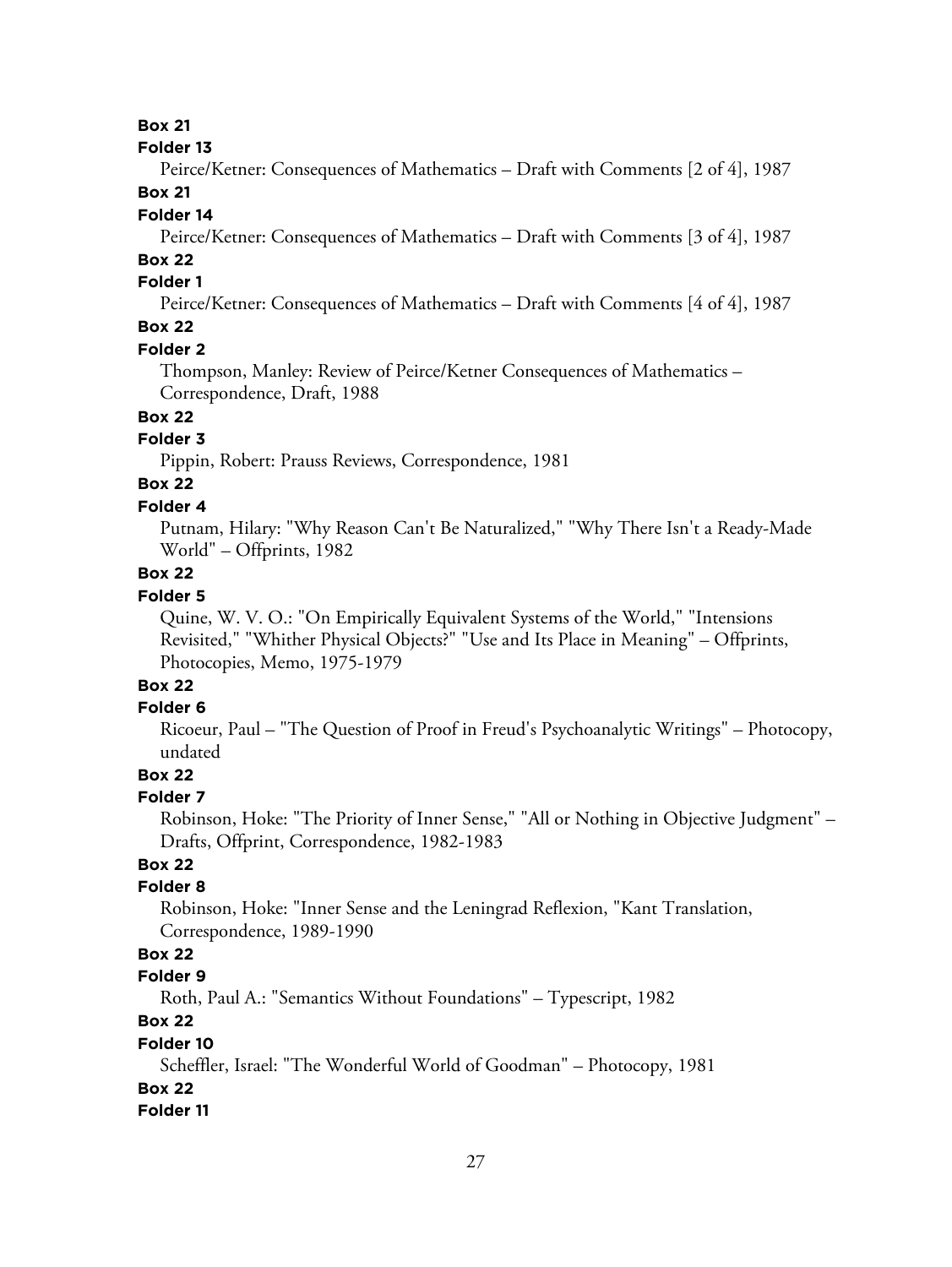Sedgwick, Sally: "Hegel's Critique of the Subjective Idealism of Kant's Ethics," "Can Kant's Ethics Survive the Feminist Critique?" – Typescript, Offprint, 1988-1989

### **Box 22**

### **Folder 12**

Sedgwick, Sally: "On the Way to Objective Idealism . . .," "Hegel's Strategy and Critique of Kant's Mathematical Antinomies" – Typescripts, 1989

# **Box 22**

### **Folder 13**

Sedgwick, Sally: "Hegel on Kant's Antimonies and Distinction between General and Transcendental Logic," "O lying and the Role of content in Kant's Ethics" – Typescript, Offprints, 1990-1991

### **Box 22**

### **Folder 14**

Sedgwick, Sally: "The Conditioned Formalism of General Logic in the Critique of Pure Reason," "Pippin on Hegel's Critique of Kant" – Typescripts, Correspondence, 1991-1992

### **Box 22**

#### **Folder 15**

Sellars, Wilfrid: "Mental Events," "On Reasoning About Values" – Offprints, 1980

### **Box 22**

#### **Folder 16**

Sellars, Wilfrid: "Towards a Theory of Predication" – Typescript, undated

#### **Box 22**

### **Folder 17**

Sellars, Wilfrid: "Mental Events" – Offprint, 1981

#### **Box 22**

#### **Folder 18**

Shapere, Dudley – "Newton," "Newtonian Mechanics" (Encyclopedia of Philosophy) – Tear Sheets, 1967

### **Box 22**

### **Folder 19**

Shapere, Dudley – "The Character of Scientific Change" – Typescript, Comments, 1979 **Box 22**

#### **Folder 20**

Shwayder, David – "An Elementary Treatise on Metaphysics" – Correspondence, Comments, Referee Report, 1974-1981

### **Box 23**

### **Folder 1**

Shwayder, David – "On the Determination of Reference by Sense" – Offprint, 1976

# **Box 23**

#### **Folder 2**

Simon, Herbert A.: "The Computer as a Laboratory for Epistemology" – Photocopy, Correspondence, 1990

### **Box 23**

#### **Folder 3**

Simon, Herbert A.: "Black Ravens and a White Shoe" – Typescript, Correspondence, 1989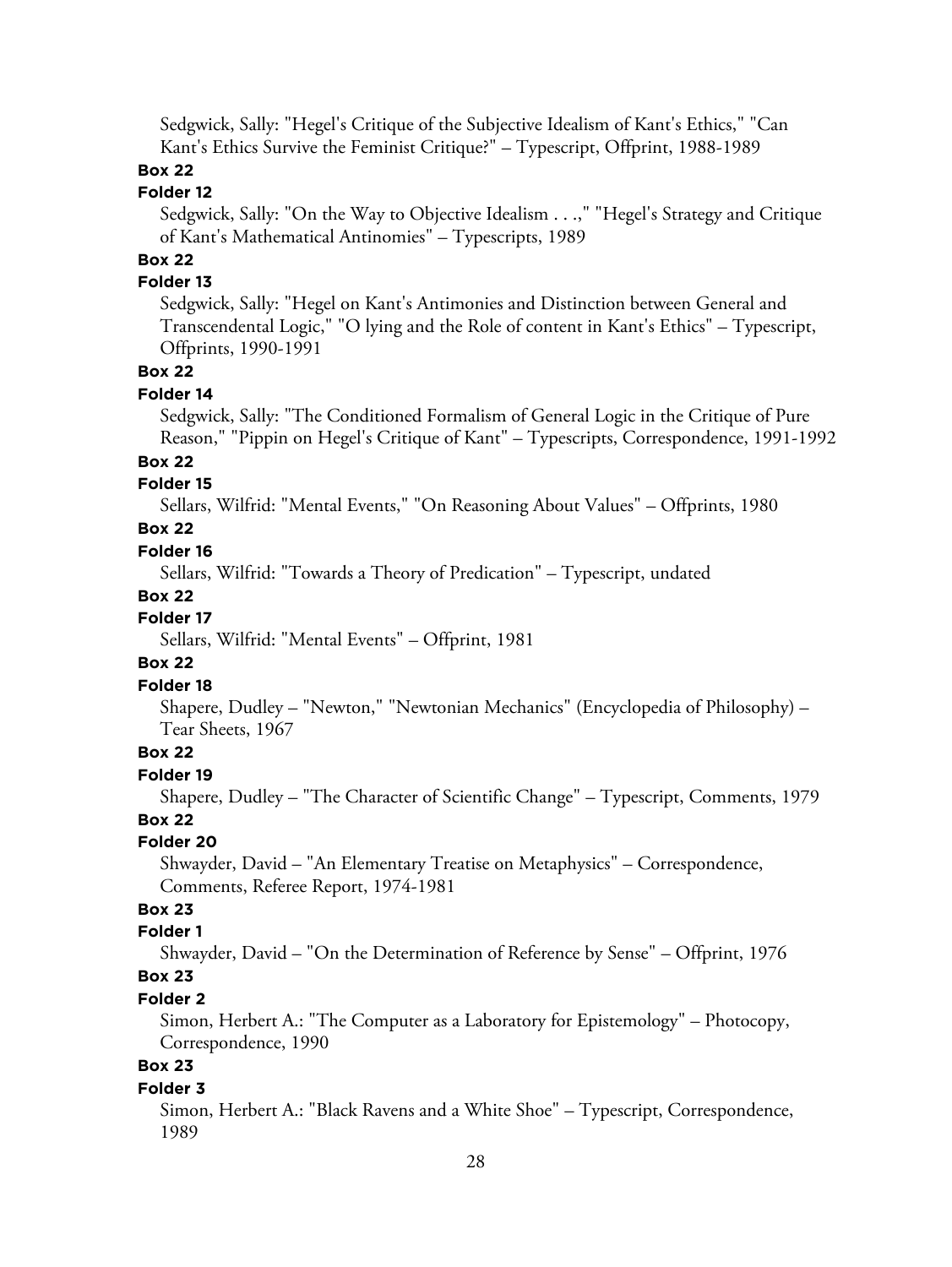#### **Folder 4**

Singer, Milton: "The Semiotics of Indian Identity" – Photocopy, Correspondence, 1981-1982

### **Box 23**

### **Folder 5**

Stern, Josef: "Metaphor and Grammatical Deviance," "metaphor Without Mainspring" – Offprints, 1983-1988

### **Box 23**

### **Folder 6**

Sternfeld, Robert, and Harold Zyskind: "Plato's Parmenides and the Transcendental Conditions of Discourse" –Photocopy, 1980

### **Box 23**

### **Folder 7**

Streeter, Robert E.: "WASPs and Other Endangered Species," 1977

#### **Box 23**

### **Folder 8**

Synthese – Index to Volumes 1-17, 1967

### **Box 23**

#### **Folder 9**

Tait, William W. – Critical Review of Charles Parsons' Mathematics in Philosophy – Typescript, Offprint, 1986

### **Box 23**

### **Folder 10**

Tate, John – Untitled Paper – Draft, Comments, Correspondence, 1986

# **Box 23**

### **Folder 11**

Thompson, Manley: Review of Ketner and Cook: Charles Sanders Peirce: Contributions to the Nation – Typescript, Correspondence, 1980

### **Box 23**

#### **Folder 12**

Thompson, Manley: Review of Hilary Putnam, Reason, Truth, and History – Typescripts, circa 1981

### **Box 23**

#### **Folder 13**

Thompson, Manley: Review of Skagestad, Peter, The Road of Inquiry –Offprints, Correspondence, 1982

### **Box 23**

### **Folder 14**

Thompson, Manley: Review of Ameriks, Karl: Kant's Theory of Mind – Typescript, Correspondence, 1982-1985

### **Box 23**

### **Folder 15**

Toulman, Stephen: "The Inwardness of Mental Life," 1979

#### **Box 23**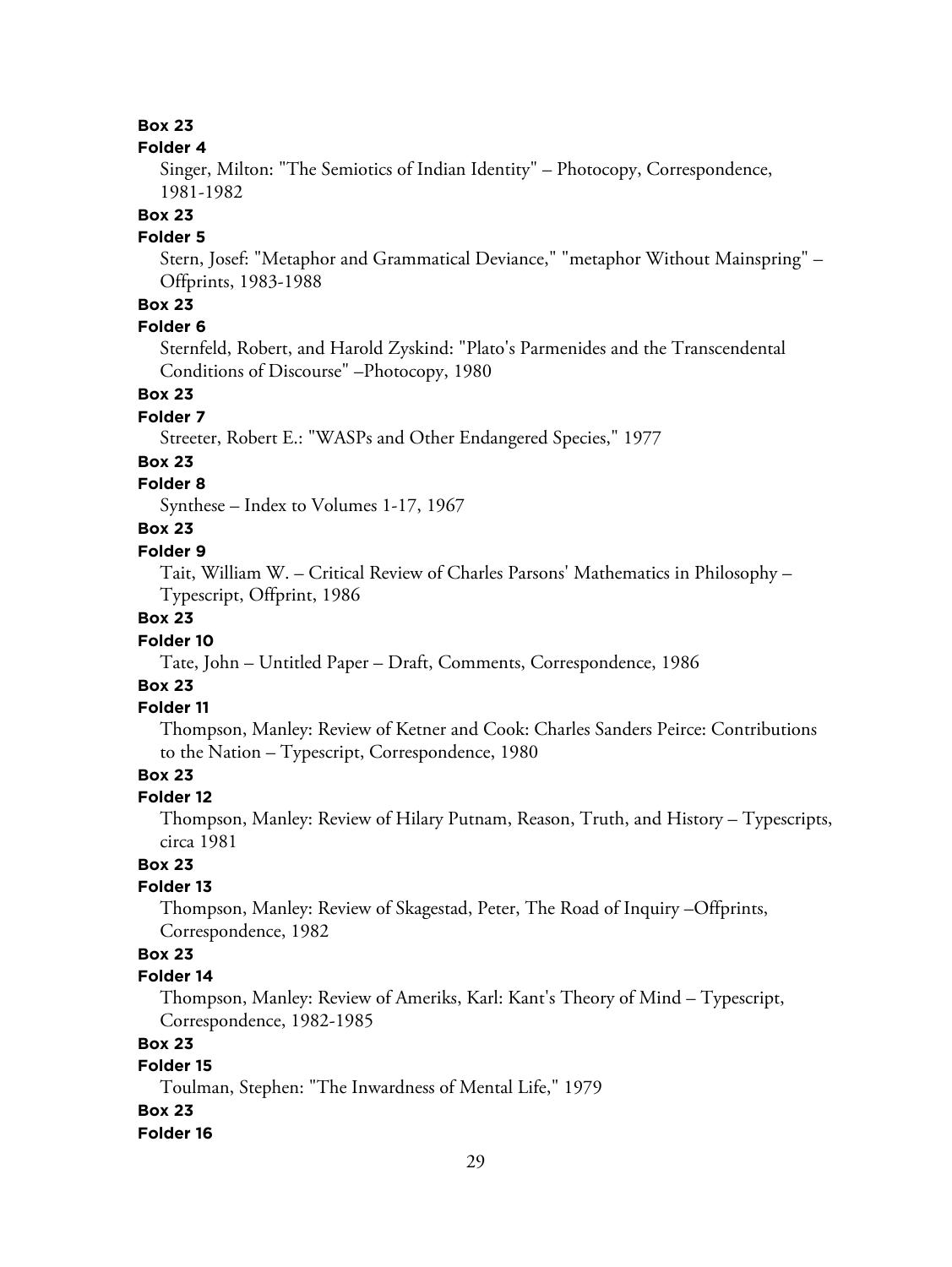Valberg, Jerry – "Necessary Truth" – Typescript, Correspondence, 1982

**Box 23**

#### **Folder 17**

Vlastos, Gregory, "The Socratic Elenchus," "Afterthoughts . . .' – Photocopies, 1983

# **Box 23**

### **Folder 18**

Walker, Ralph C. S.: "A Selective Bibliography on Kant," 1978

# **Box 23**

# **Folder 19**

Wedin, Michael – "Aristotle on the Mind's Self-motion" – Typescript, Letter, 1990

#### **Box 23**

#### **Folder 20**

White, Morton: "Why Annalists of Ideas Should Be Analysts of Ideals" – Offprint, 1975

# **Box 23**

### **Folder 21**

Wieand, Jeffrey, "Can there be an Institutional Theory of Art?" – Offprint, 1981

# **Box 23**

#### **Folder 22**

Wilson, Kirk Dallas: "Kant on Intuition," "Studies in the Formal Logic of Kant's Modal Functions of Judgment" – Offprints, 1975-1978

### **Box 23**

### **Folder 23**

Young, J. Michael: "Kant's View of Imagination," "Kant on the Construction of Arithmetical Concepts" – Offprint, Photocopy, 1982-1988

#### **Box 23**

#### **Folder 24**

Young, J. Michael: "Synthesis and the Content of Concepts," "Objectivity, Universality, and the Content of Kant's First Critique" – Typescripts and Correspondence, 1989

### **Box 23**

### **Folder 25**

Zeman, Jay: "Generalized Normal Logic," Foulis and Randall "Operational Statistics I" – Offprint and Photocopy, circa 1978

### **Box 23**

### **Folder 26**

Zeman, Jay and Enid Wetherell: "Gestalt Work as Adaptive Inquiry" – Typescript, Correspondence, 1981

### **Series VII: Oversize**

# **Box 24**

**Folder 1**

Clippings – Speed Limit, 1974-1975

#### **Box 24**

# **Folder 2**

Los Angeles Daily Journal – Bakke Opinion, 1978

#### **Box 24**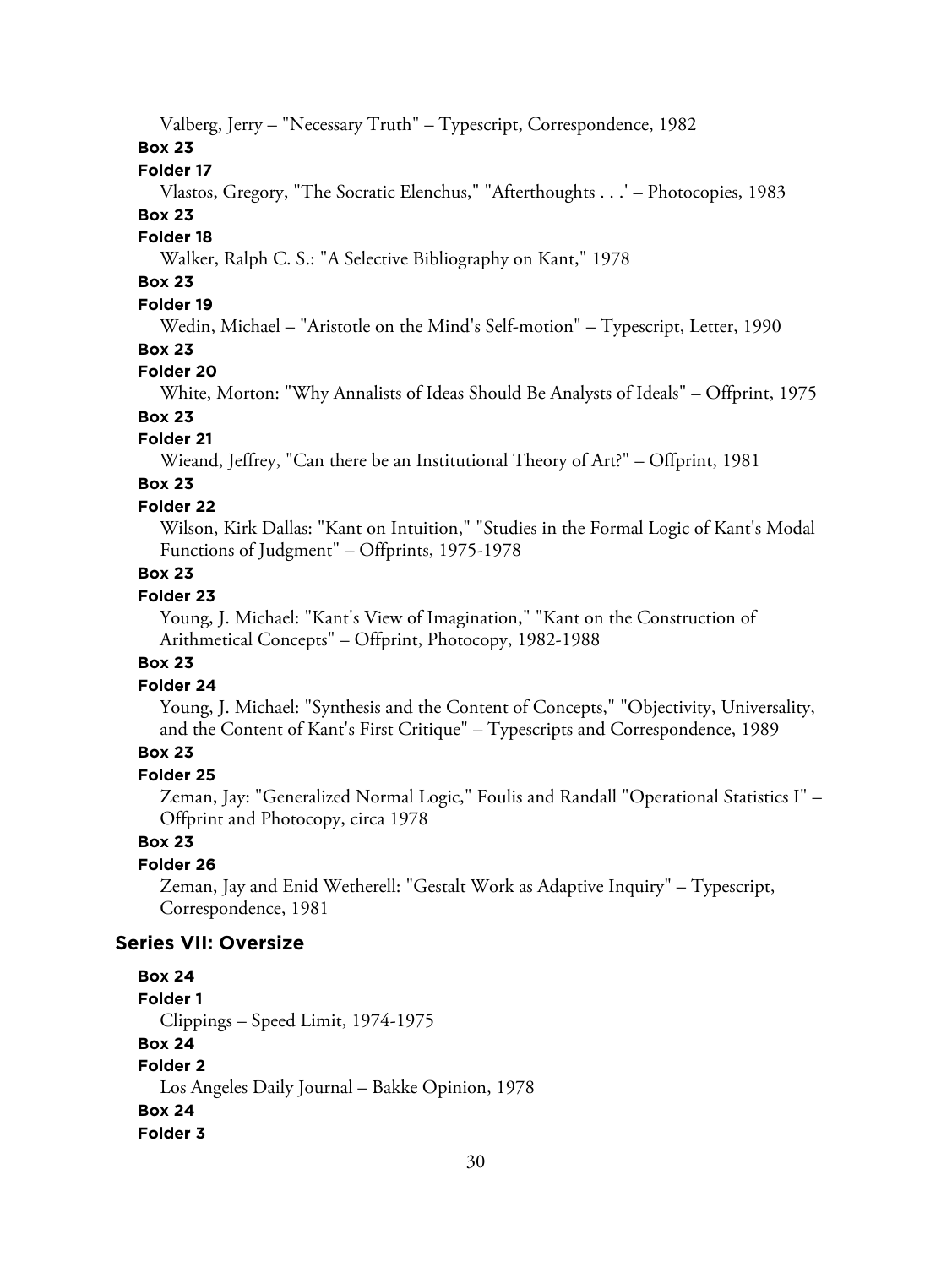The Chronicle of Higher Education – Bakke Articles, 1978

#### **Box 24**

#### **Folder 4**

Clippings, 1995-1996

#### **Series VIII: Restricted**

#### **Box 25**

#### **Folder 1**

ACLS Grant – Andy Reath – Letters of Support, Correspondence, Papers (R-30), 1984-1986

#### **Box 25**

### **Folder 2**

Grant Recommendations – Henry Allison (R-30), 1984-1991

### **Box 25**

### **Folder 3**

Guyer: Kant and the Claims of Knowledge – Review and Correspondence (R-25), 1985

#### **Box 25 Folder 4**

Kant's Mathematics – Unfinished Manuscript (Senate Council Minutes on Reverse) (R-30), 1985-1986

#### **Box 25**

### **Folder 5**

Eckart F&rster NEH Grant Review – Correspondence, Review Materials (R-30), 1986

# **Box 25**

# **Folder 6**

Grant Recommendations – Michael Friedman (R-30), 1986

#### **Box 25**

### **Folder 7**

Reviewer Reports (R-30), 1986-1990

### **Box 25**

#### **Folder 8**

NEH Grant Review – Karl Ameriks – Application, Review, Correspondence, (R-30), 1987 **Box 25**

# **Folder 9**

NEH Grant Review – Alan R. Mabe – Application, Correspondence, review (R-30), 1988

# **Box 25**

### **Folder 10**

NEH Grant Review – John Michael Young – Application, Correspondence, Review (R-30) 1988

# **Box 25**

### **Folder 11**

Postscript to "Singular Terms and Intuitions in Kant's Epistemology" (Faculty Senate Council Minutes on Reverse) (R-30), 1989

### **Box 25**

#### **Folder 12**

Alan Donagan – Bellagio Residency Recommendation (R-25), 1990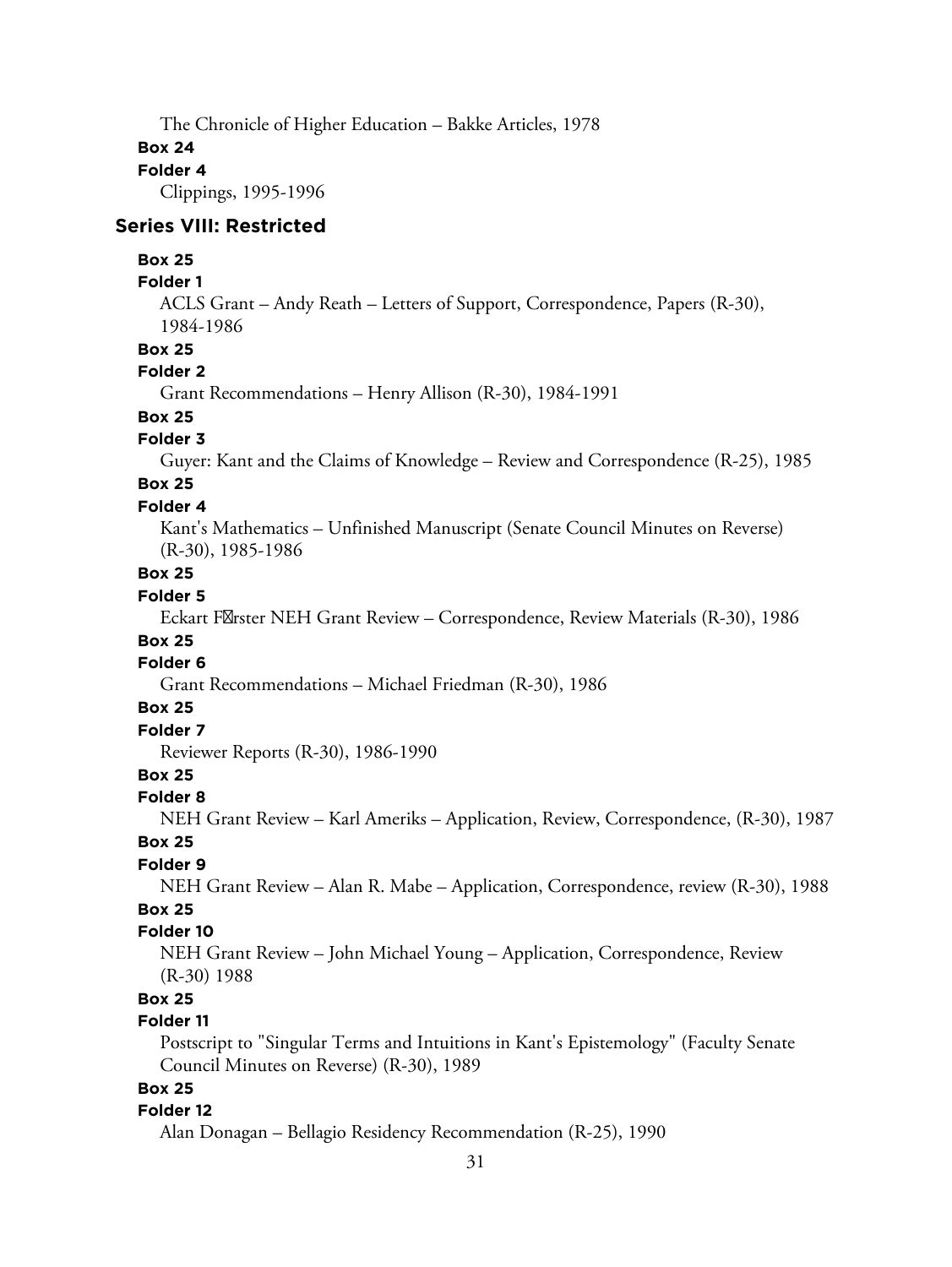#### **Folder 13**

Humboldt Fellowship Recommendation Materials – Stephen Engstrom (R-25), 1990

# **Box 25**

### **Folder 14**

NEH Grant Review – Robert Louden – Application, Correspondence (R-30), 1990

### **Box 25**

### **Folder 15**

North American Kant Society – Conference Papers, Review Correspondence (R-25), 1990

# **Box 25**

#### **Folder 16**

Harvard Visiting Committee – Correspondence and Reports (R-50), 1965-1976

#### **Box 25**

#### **Folder 17**

Hiring Recommendations (R-50), 1972-1974

#### **Box 25**

### **Folder 18**

Hiring Recommendations (R-50), 1976-1978

### **Box 25**

#### **Folder 19**

Hiring Recommendations (R-50), 1979-1984

### **Box 25**

### **Folder 20**

NY State Doctoral Project – Rating Committee Reports (R-50), 1980-1981

#### **Box 25**

### **Folder 21**

Harvard University Overseers Visiting Committee – Reports, Correspondence, Review Materials (R-50), 1980-1982

### **Box 25**

### **Folder 22**

Recommendations – Paul Guyer (R-50), 1981-1983

### **Box 26**

### **Folder 1**

Harvard University Overseers Visiting Committee – Reports, Correspondence, Review Materials (R-50) [1 of 2], 1983-1984

### **Box 26**

### **Folder 2**

Robinson, Hoke Tenure Review Materials, Correspondence (R-50), 1985

# **Box 26**

### **Folder 3**

Eckart F $\mathbb X$ rster Reappointment Review – Correspondence, Articles, C.V. (R-50), 1985-1986

### **Box 26**

### **Folder 4**

Hiring Recommendations (R-50), 1985-1989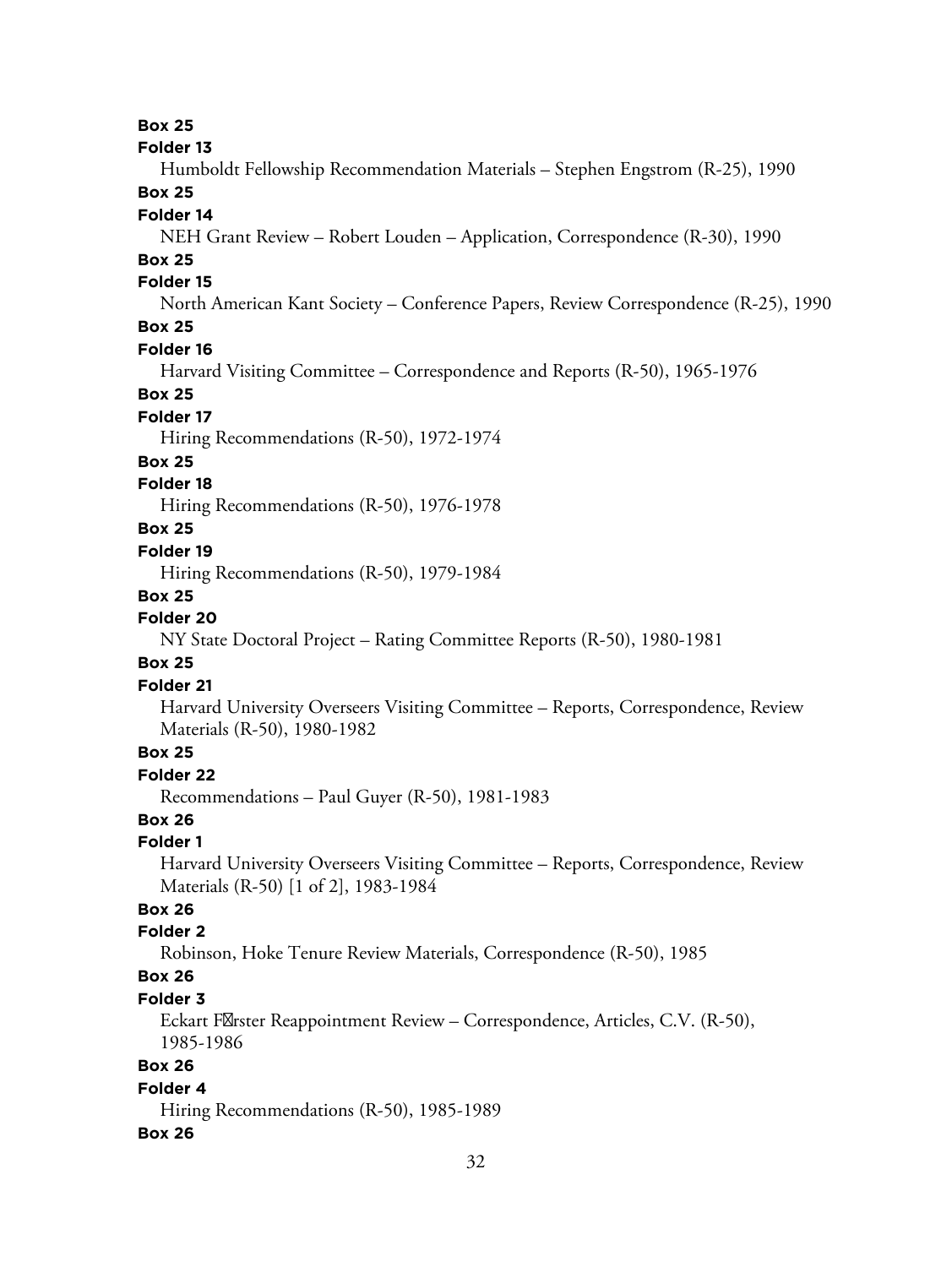**Folder 5** Stephen Engstrom Dossier Letter (R-50), 1989 **Box 26 Folder 6** Eckart F&rster Tenure Review – Correspondence, C.V., Articles (R-50), 1989-1990 **Box 26 Folder 7** Henry Allison Tenure Review – Materials and Correspondence (R-50), 1990 **Box 26 Folder 8** Letters of Recommendation/Reference – Sally Sedgwick (R-50), 1991 **Box 26 Folder 9** Thompson – Student Paper, Note to Russell (R-80), 1939 **Box 26 Folder 10** Thompson – Student Paper with Comment, Postcard (R-80), 1939-1940 **Box 26 Folder 11** Evaluative Correspondence re Student (R-80), circa 1960 **Box 26 Folder 12** Recommendations – Zeman, J. Jay (R-80), 1973-1974 **Box 26 Folder 13** Seminars on Kant's Dialectic – Class Lists, Grades, Student Correspondence (R-80), 1977-1985 **Box 26 Folder 14** Student Recommendations (R-80), 1980-1985 **Box 26 Folder 15** Paul Roth -- Recommendation (R-80), 1981 **Box 26 Folder 16** Recommendations – Heisook Kim (R-80), 1982-1987 **Box 26 Folder 17** Letters of Recommendation – Sally Sedgwick (R-80), 1982-1988 **Box 26 Folder 18** Letters of Recommendation – Godlove, Terry (R-80), 1982-1991 **Box 27 Folder 1** Phil 475: Kant's Critique of Pure Reason: Grade Lists, Evaluative Correspondence (R-80), 1983-1988